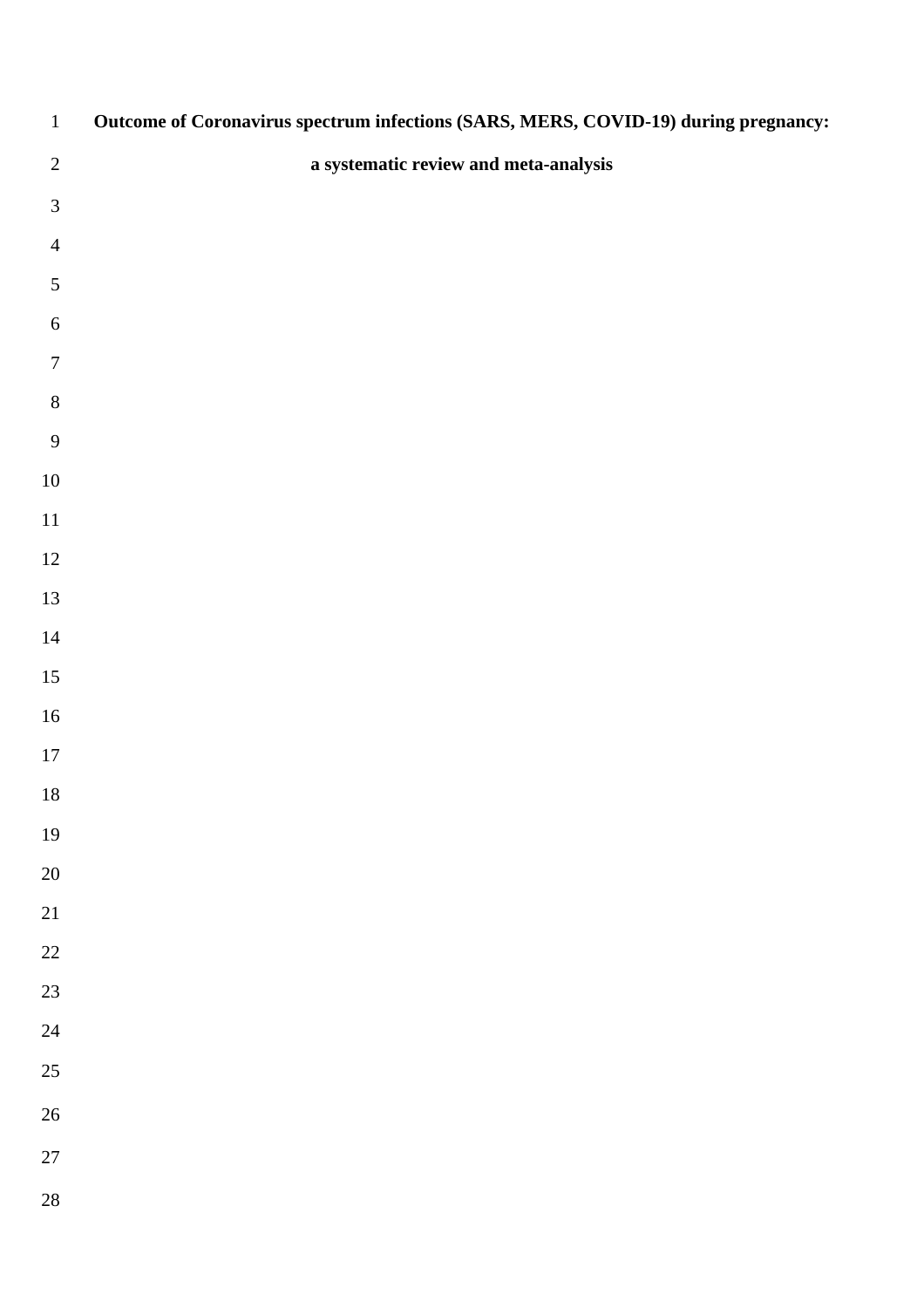**Disclosure**: The authors report no conflict of interest

- **Financial Support**: No financial support was received for this study
- 
- **Condensation:** Pregnancy in the setting of COVID-19 disease secondary to SARS-COV-2 infection
- is associated with higher rates of miscarriage, preterm birth, preeclampsia, cesarean and perinatal

death. There were no reported cases of vertical transmission.

- **Short title:** Coronavirus infections in pregnancy
- 
-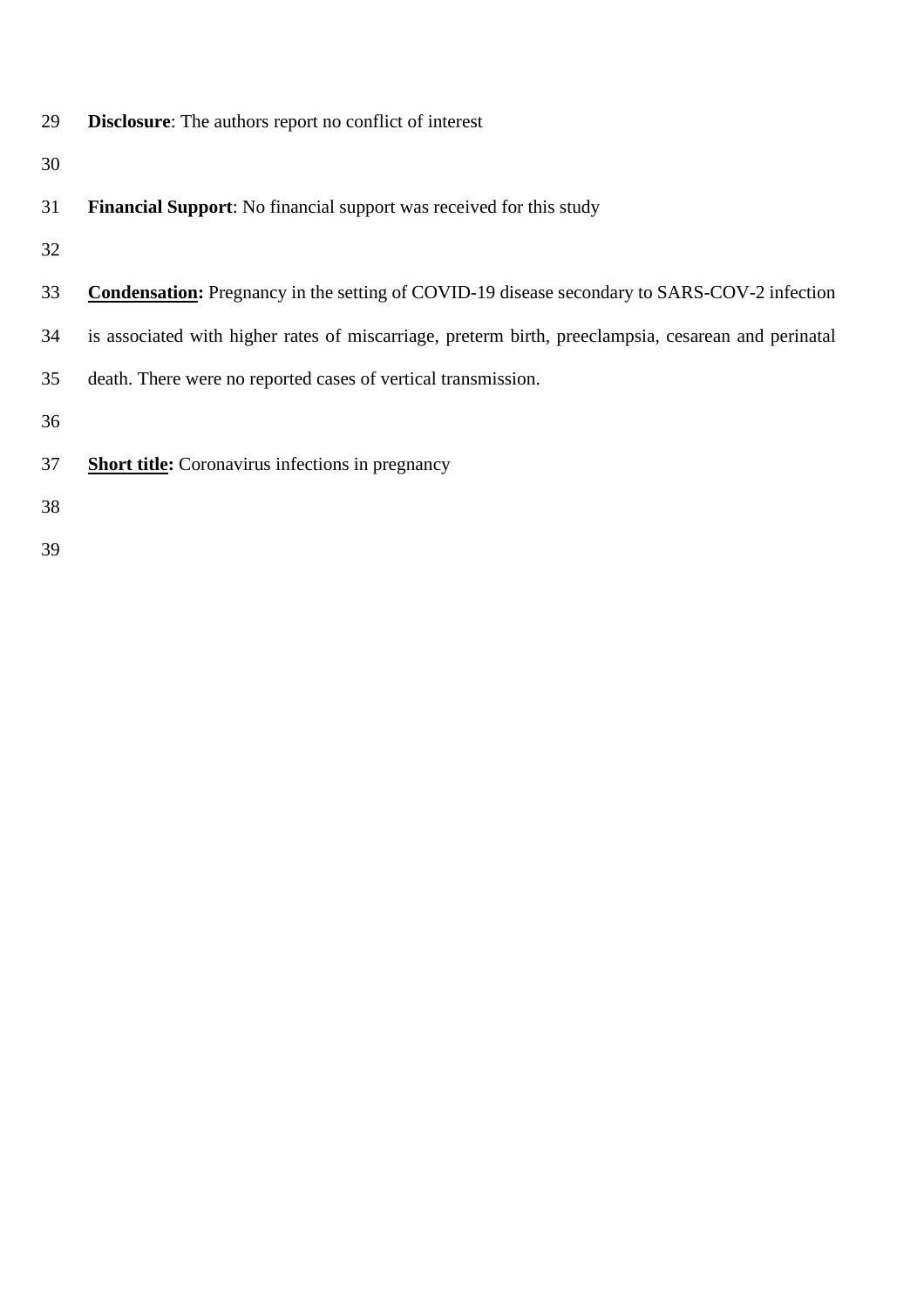#### **AJOG AT A GLANCE**

## **A. Why was this study published?**

- COVID-19 disease secondary to SARS-COV-2 infection is a worldwide pandemic with an increasing number of confirmed cases everyday. Little is known about the effect of CoV (coronavirus)-related infections during pregnancy.
- 

#### **B. What are the key findings?**

 **C.** Pregnancy in the setting of CoV infection is associated with higher rates of miscarriage, preterm birth, preeclampsia, cesarean delivery and perinatal death (7-11%). There were no reported cases of vertical transmission.

### **D. What does this study add to what is already known?**

 This is the first systematic review exploring pregnancy and perinatal outcomes of CoV infections occurring during pregnancy. Although limited, these data can guide and enhance prenatal counselling of women with COVID-19 infection occurring during pregnancy. Evidence is accumulating rapidly, so these data may need to be updated soon.

- 
-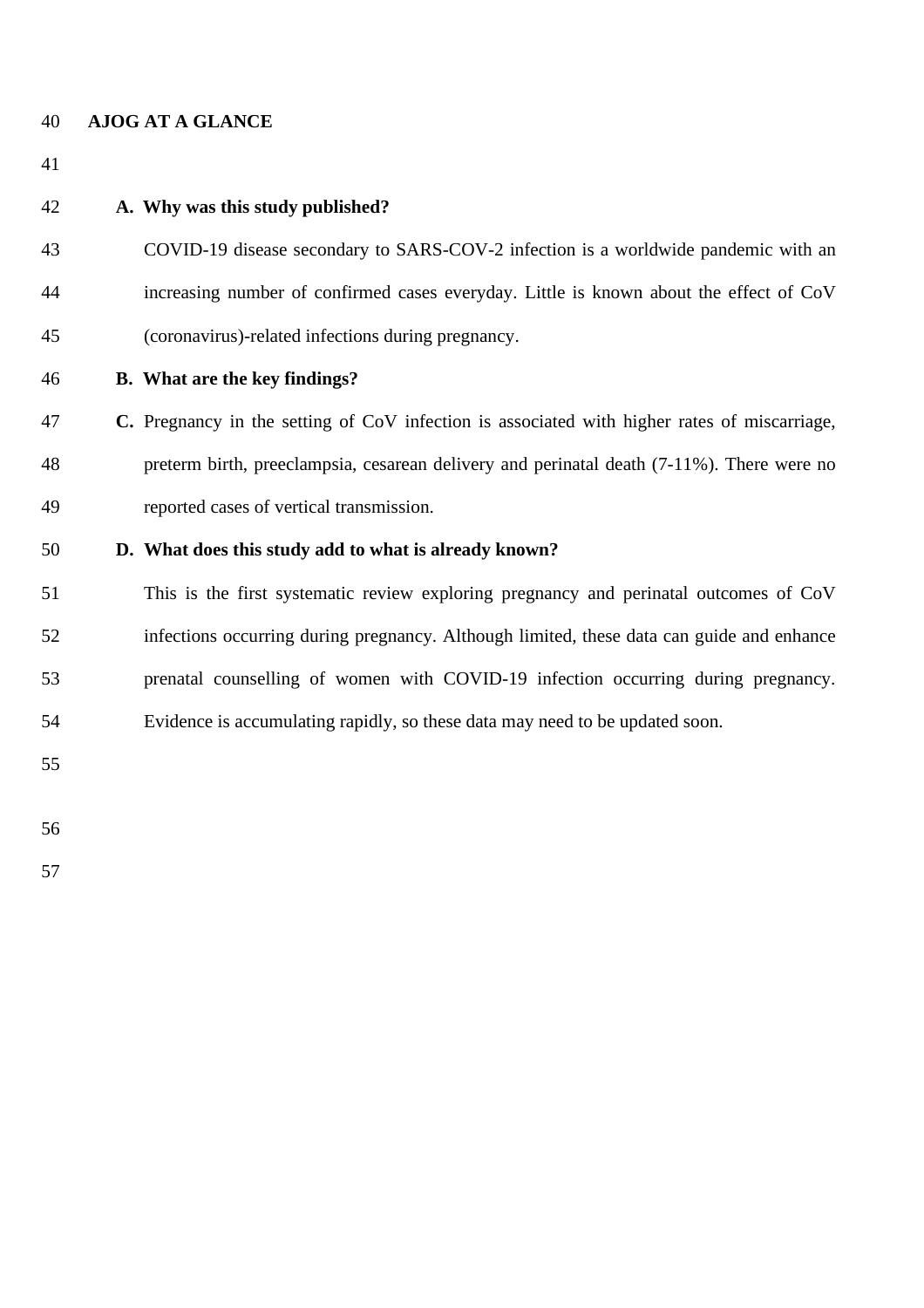#### **ABSTRACT**

 **Objective:** The aim of this systematic review was to report pregnancy and perinatal outcomes of Coronavirus (CoV) spectrum infections, and particularly COVID-19 disease due to SARS-COV-2 infection during pregnancy.

 **Data sources**: Medline, Embase, Cinahl and Clinicaltrials.gov databases were searched electronically utilizing combinations of word variants for "coronavirus" or "severe acute respiratory syndrome" or "SARS" or "Middle East respiratory syndrome" or "MERS" or "COVID-19" and "pregnancy". The search and selection criteria were restricted to English language.

 **Study eligibility criteria:** Inclusion criteria were pregnant women with a confirmed Coronavirus related illness, defined as either SARS, MERS or COVID-19.

 **Study appraisal and synthesis methods:** We used meta-analyses of proportions to combine data and reported pooled proportions. The pregnancy outcomes observed included miscarriage, preterm birth, pre-eclampsia, preterm prelabor rupture of membranes, fetal growth restriction, and mode of delivery. The perinatal outcomes observed were fetal distress, Apgar score < 7 at five minutes, neonatal asphyxia, admission to neonatal intensive care unit, perinatal death, and evidence of vertical transmission.

 **Results:** 19 studies including 79 women were eligible for this systematic review: 41 pregnancies (51.9%) affected by COVID-19, 12 (15.2%) by MERS, and 26 (32.9%) by SARS. An overt diagnosis of pneumonia was made in 91.8% and the most common symptoms were fever (82.6%), cough (57.1%) and dyspnea (27.0%). For all CoV infections, the rate of miscarriage was 39.1% (95% CI 20.2-59.8); the rate of preterm birth < 37 weeks was 24.3% (95% CI 12.5-38.6); premature prelabor rupture of membranes occurred in 20.7% (95% CI 9.5-34.9), preeclampsia in 16.2% (95% CI 4.2- 34.1), and fetal growth restriction in 11.7% (95% CI 3.2-24.4); 84% were delivered by cesarean; the rate of perinatal death was 11.1% (95% CI 84.8-19.6) and 57.2% (95% CI 3.6-99.8) of newborns were admitted to the neonatal intensive care unit. When focusing on COVID-19, the most common adverse pregnancy outcome was preterm birth < 37 weeks, occurring in 41.1% (95% CI 25.6-57.6)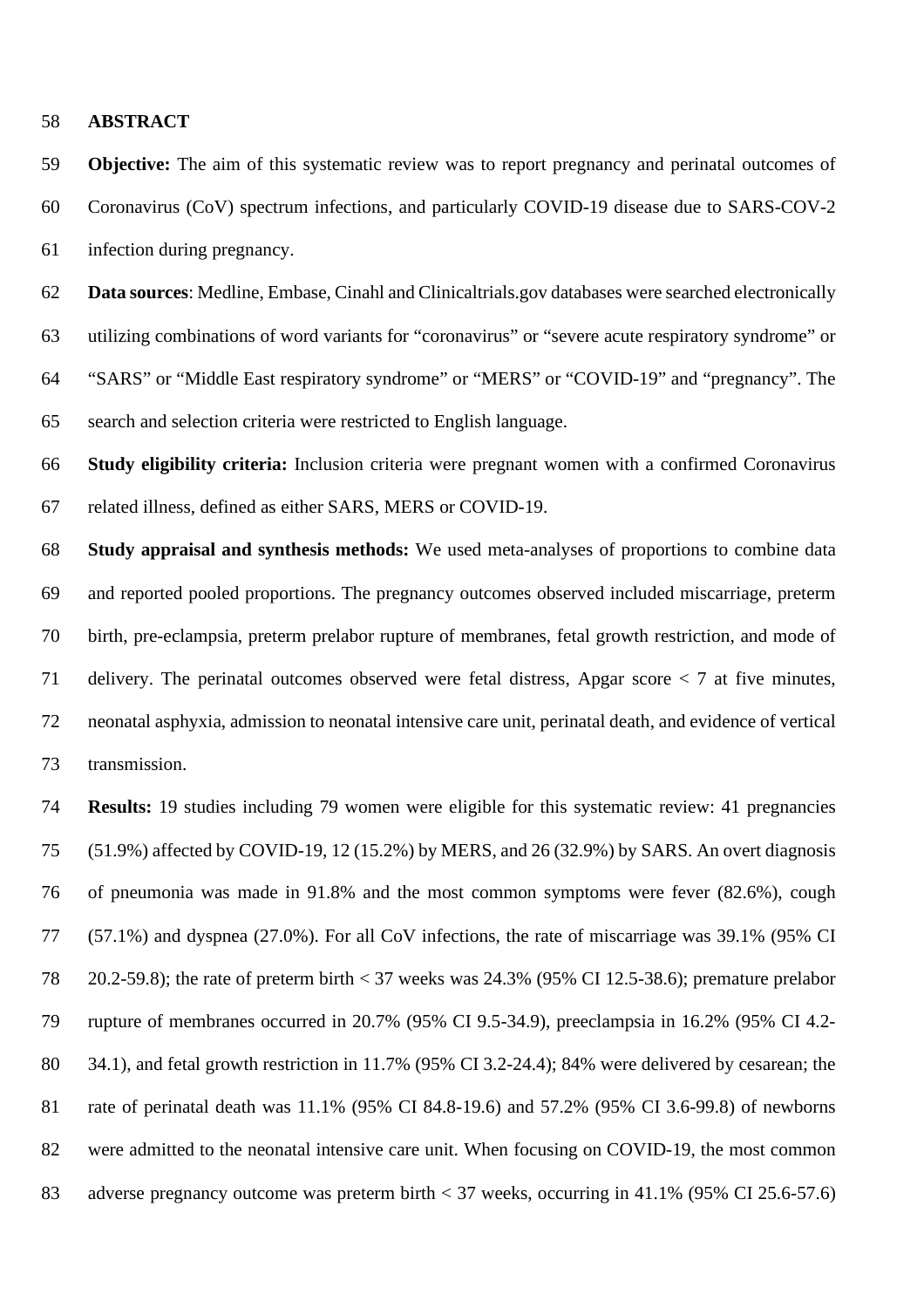of cases, while the rate of perinatal death was 7.0% (95% CI 1.4-16.3). None of the 41 newborns assessed showed clinical signs of vertical transmission.

**Conclusion:** In mothers infected with coronavirus infections, including COVID-19, >90% of whom also had pneumonia, PTB is the most common adverse pregnancy outcome. Miscarriage, preeclampsia, cesarean, and perinatal death (7-11%) were also more common than in the general population. There have been no published cases of clinical evidence of vertical transmission. Evidence is accumulating rapidly, so these data may need to be updated soon. The findings from this study can guide and enhance prenatal counseling of women with COVID-19 infection occurring during pregnancy.

**Keywords:** Coronavirus; SARS; MERS; COVID-19; SARS-COV-2; infection; pregnancy

- 
- 
-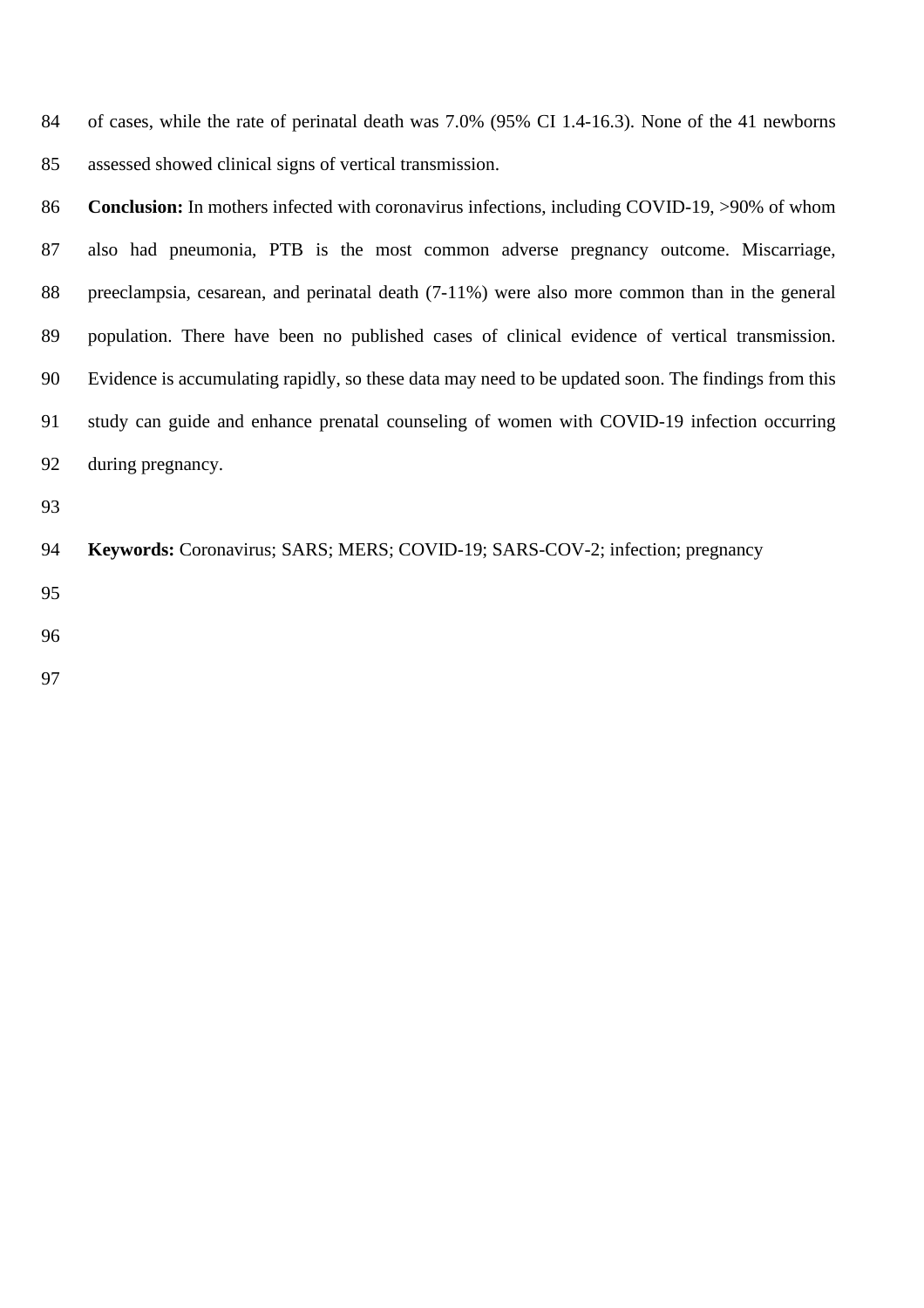#### **INTRODUCTION**

 Coronavirus (CoV) is an enveloped, positive-stranded ribonucleic acid (RNA) virus of the family of 100 Coronaviridae and belonging to the Nidovirales order,<sup>1</sup> generally causing respiratory and gastrointestinal infections that might range from mild, self-limiting conditions to more serious disorders, such as viral pneumonia with systemic impairment.<sup>2</sup>

 In the last two decades, CoV has been responsible for two large epidemics: the Severe Acute 104 Respiratory Syndrome (SARS) that infected 8098 people with a case-fatality rate of about 10.5%,<sup>3</sup> and the Middle East Respiratory Syndrome (MERS) with a total of 2519 laboratory-confirmed cases 106 and a case–fatality rate of 34.4%.<sup>4</sup>

 Towards the end of 2019, a novel mutation of CoV (labelled as SARS-COV-2) was identified as the cause of a severe respiratory illness – called COVID-19 - that typically presents with fever and 109 cough.<sup>5</sup> Infected people show abnormal findings at diagnostic imaging, suggestive for pneumonia.

 After beginning as an epidemic in China, COVID-19 infection has rapidly spread in many other countries and the number of affected cases continues to increase significantly on a daily basis. The 112 overall mortality rate ranges from 3% to 4% according to the World Health Organization reports, <sup>6</sup> but 113 a higher rate of patients require admission to the intensive care unit  $(ICU)^{7}$ 

 It is well known that physiologic maternal adaptations to pregnancy predispose pregnant women to a more severe course of pneumonia, with subsequent higher maternal and fetal morbidity and 116 mortality,<sup>1,8</sup> but there is a lack of data in the literature about the effect of CoV infections during pregnancy, thus limiting both counseling and management of these patients.

#### **Objective**

 The aim of this systematic review was to report pregnancy and perinatal outcomes of CoV spectrum infections and particularly COVID-19 during pregnancy.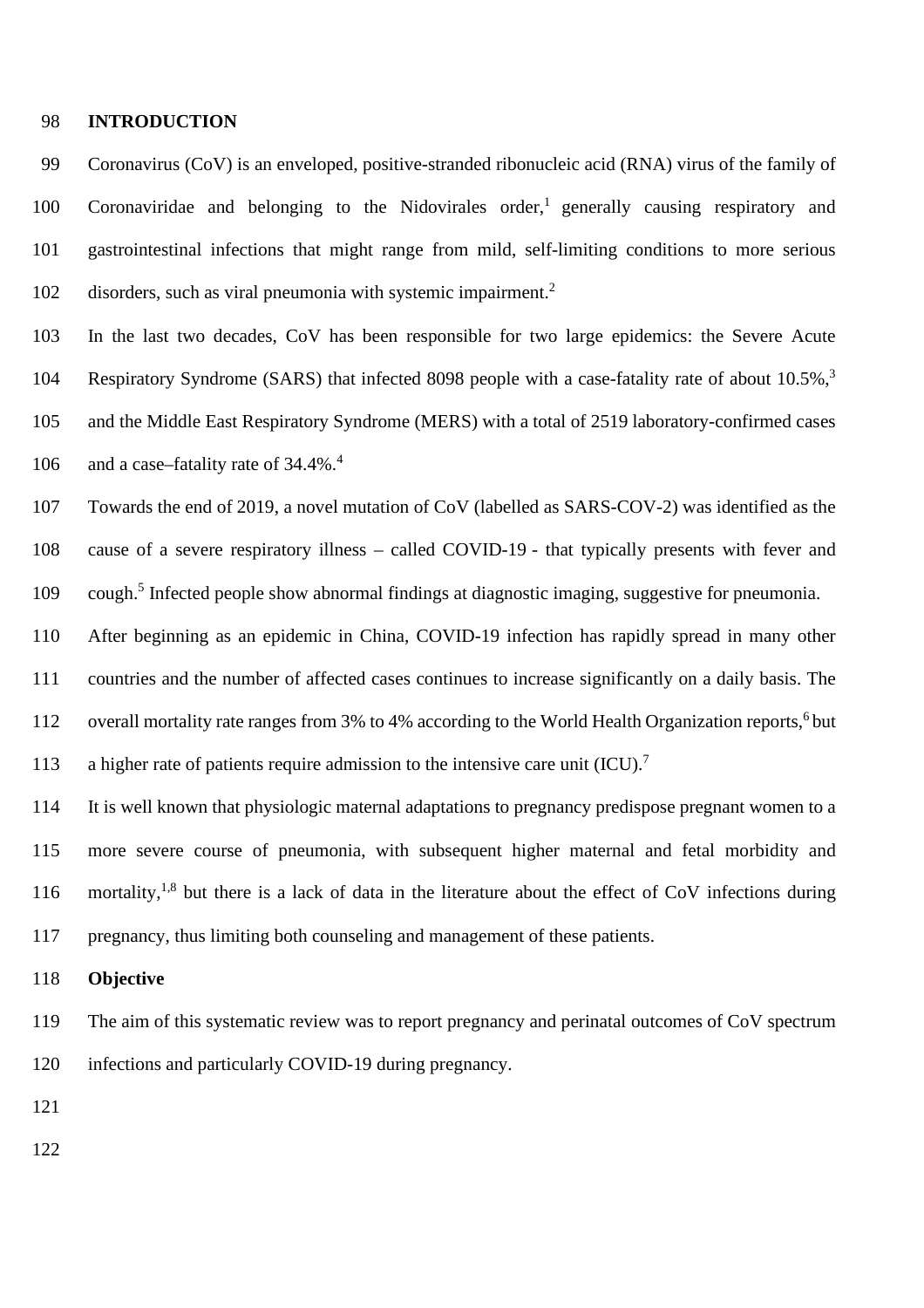#### 123 **METHODS**

#### 124 *Search strategy and selection criteria*

 This review was performed according to a priori designed protocol recommended for systematic 126 reviews and meta-analysis.<sup>9-11</sup> Medline, Embase, Cinahl and Clinicaltrials.gov databases were searched electronically on 03/13/2020, utilizing combinations of the relevant medical subject heading (MeSH) terms, key words, and word variants for "coronavirus" or "severe acute respiratory syndrome" or "SARS" or "Middle East respiratory syndrome" or "MERS" or "COVID-19" and "pregnancy". The search and selection criteria were restricted to English language. Reference lists of relevant articles and reviews were hand searched for additional reports. PRISMA and MOOSE 132 guidelines were followed.<sup>12-14</sup> Inclusion criteria were pregnant women with a confirmed Coronavirus spectrum illness, defined as either SARS, MERS or COVID-19 infection. The pregnancy outcomes observed were: 136 • Preterm birth (PTB) (either before 37 or 34 weeks of gestation) 137 • Pre-eclampsia (PE)

- 138 Preterm prelabor rupture of membranes (pPROM)
- 139 Fetal growth restriction (FGR)
- 140 Miscarriage, as defined by authors
- 141 Cesarean mode of delivery
- 142 The perinatal outcomes observed were:
- 143 Fetal distress (as defined by original authors)
- 144 Apgar score < 7 at five minutes
- 145 Neonatal asphyxia (as defined by original authors)
- 146 Admission to neonatal intensive care unit (NICU)
- 147 Perinatal death, including both still birth and neonatal death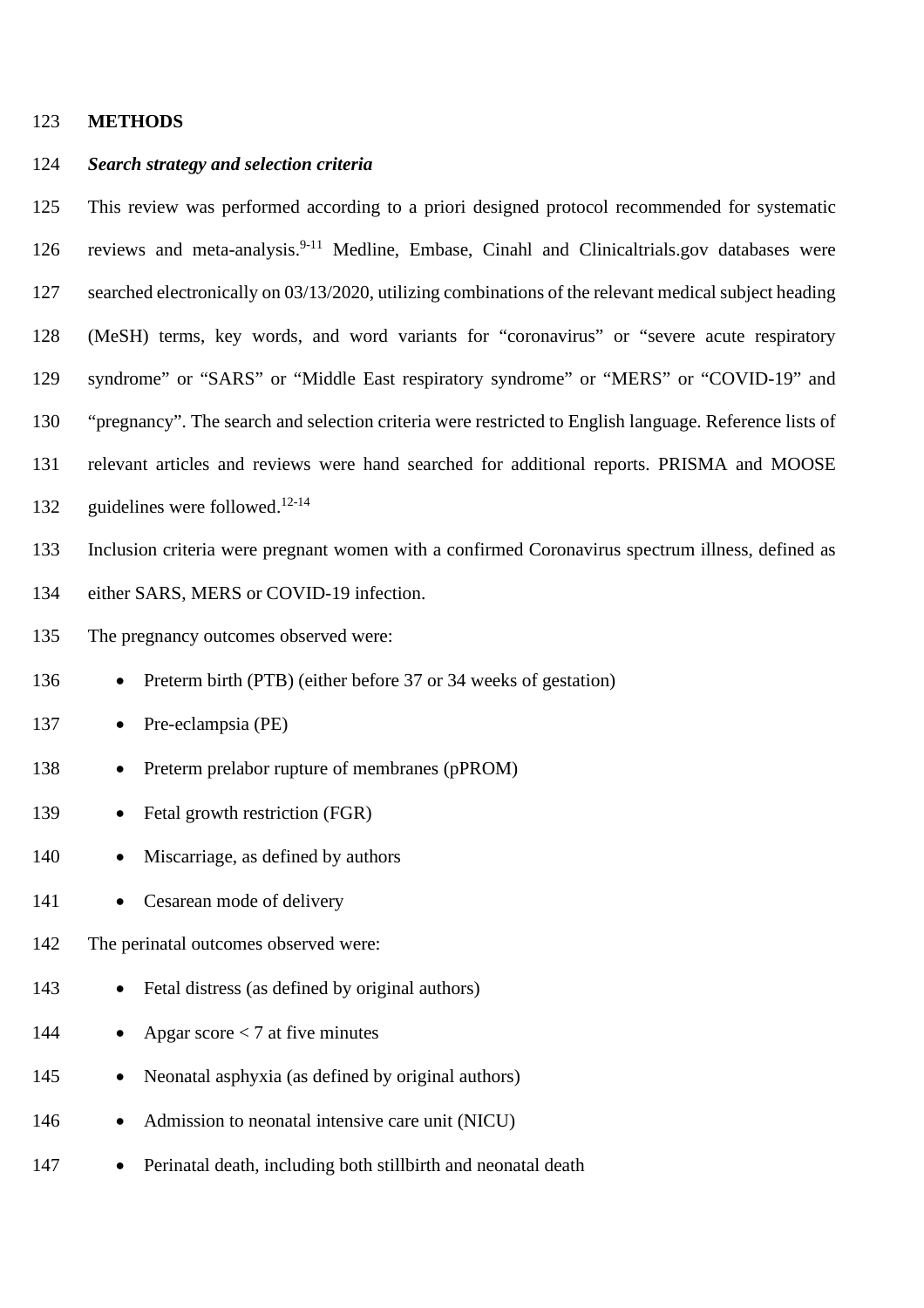• Evidence of vertical transmission, defined as the presence of clinical signs of mother-to-child transmission in the antenatal or perinatal period

 Furthermore, we aimed to perform a sub-group analysis according to the trimester of pregnancy at infection and the type of Coronavirus.

 Data from studies reporting the incidence of these outcomes in pregnancies with CoV spectrum infections were considered eligible for analysis. For the purpose of the analysis, we included only full-text articles with data of pregnant women who already delivered; we excluded data regarding on- going pregnancies. Furthermore, as these are relatively rare infections occurring during pregnancy with the majority of data coming from studies with small sample sizes, case reports and case series were also included in the analysis. Studies reporting cases of infective pneumonia or other respiratory disorders during pregnancy caused by other viral agents were excluded. We also excluded studies pediatric series on newborns and children from which maternal and pregnancy information could not be extrapolated.

 Two authors (DDM, GS) reviewed all abstracts independently. Agreement regarding potential relevance or inconsistencies was reached by consensus or resolved by discussion with a third reviewer (FDA). Full text copies of applicable papers were obtained, and the same reviewers independently extracted relevant data regarding study characteristics and pregnancy outcome. If more than one study was published on the same cohort with identical endpoints, the report containing the most comprehensive information on the population was included to avoid overlapping populations.

#### *Data analysis*

 We used meta-analyses of proportions to combine data and reported pooled proportions (PP). Funnel plots (displaying the outcome rate from individual studies versus their precision (1 per SE)) were carried out with an exploratory aim. Tests for funnel plot asymmetry were not used when the total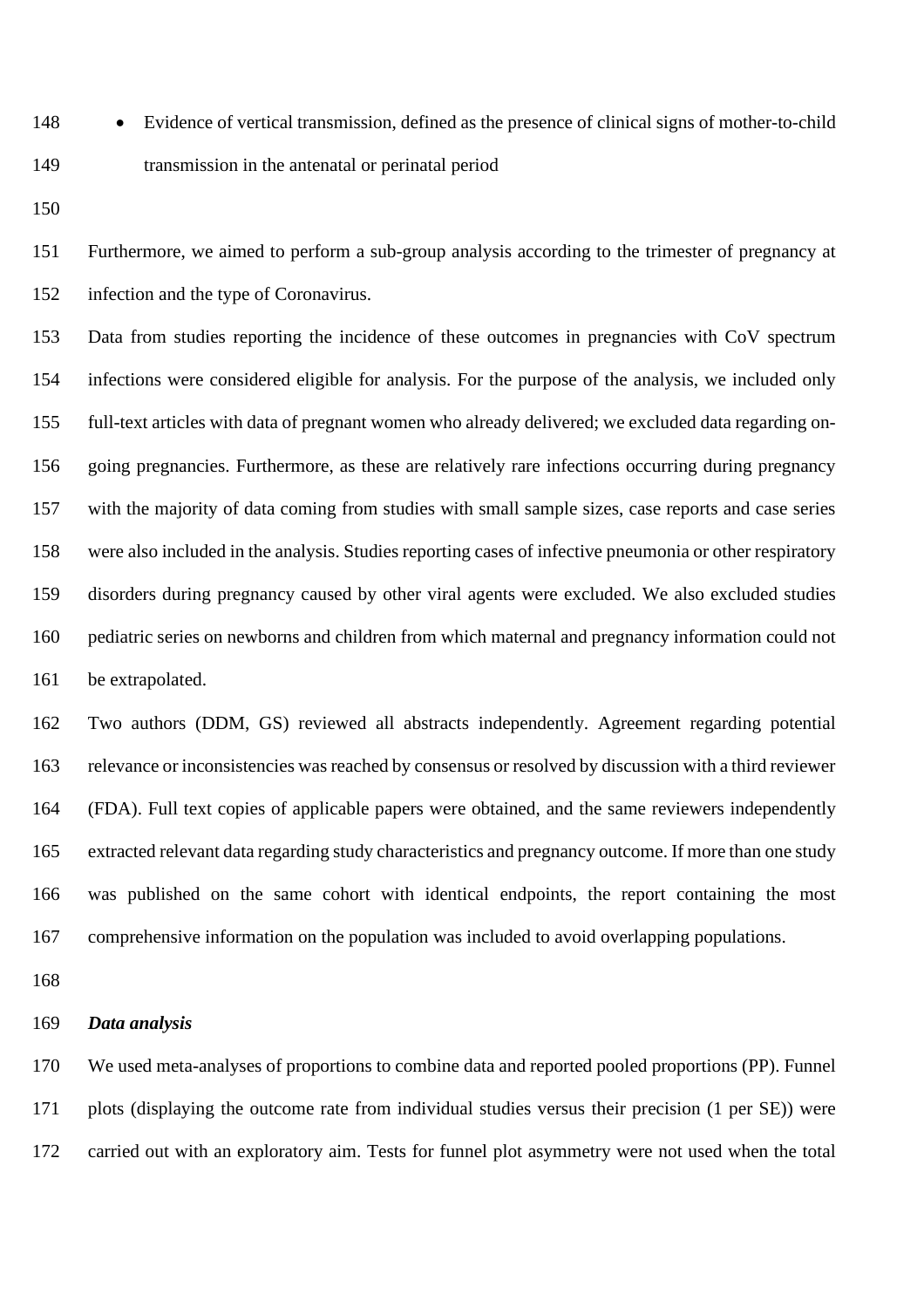number of publications included for each outcome was <10. In this case, the power of the tests is too low to distinguish chance from real asymmetry.

175 Between-study heterogeneity was explored using the  $I^2$  statistic, which represents the percentage of between-study variation that is due to heterogeneity rather than chance. A value of 0% indicates no 177 observed heterogeneity, whereas  $I^2$  values  $\geq$ 50% indicate a substantial level of heterogeneity. A random effect model was used to compute the pooled data analyses. All proportion meta-analyses were carried out by using StatsDirect version 2.7.9 (StatsDirect, Ltd, Altrincham, Cheshire, United Kingdom).

 Quality assessment of the included studies was assessed using the methodological quality and 182 synthesis of case series and case reports described by Murad et al.<sup>15</sup> According to this tool, each study is judged on four broad perspectives: the selection of the study groups, the ascertainment and the causality of the outcome observed, and the reporting of the case. A study can be awarded a maximum of one star for each numbered item within the Selection and Reporting categories, two stars for 186 Ascertainment and four stars for Comparability.<sup>15</sup> Given emergency-need for this guidance, PROSPERO registration was not sought.

#### **RESULTS**

#### *Study selection and characteristics*

 538 articles were identified, 27 were assessed with respect to their eligibility for inclusion and 19 studies were included in the systematic review (Table 1, Figure 1, Supplementary Table 1).

193 These 19 studies<sup>16-34</sup> included 79 pregnancies affected by CoV infections. The mean maternal age

was 34.6. Out of the 79 pregnancies affected by CoV infections: 41 (51.9%) were affected by COVID-

19, 12 (15.2%) by MERS and 26 (32.9%) by SARS.

Clinical symptoms and laboratory parameters in the overall population of pregnant with CoV

infections are reported in Table 2. An overt diagnosis of pneumonia was made in 91.8% (54/57) of

cases (when available, radiological findings suggestive for pneumonia are reported in Supplementary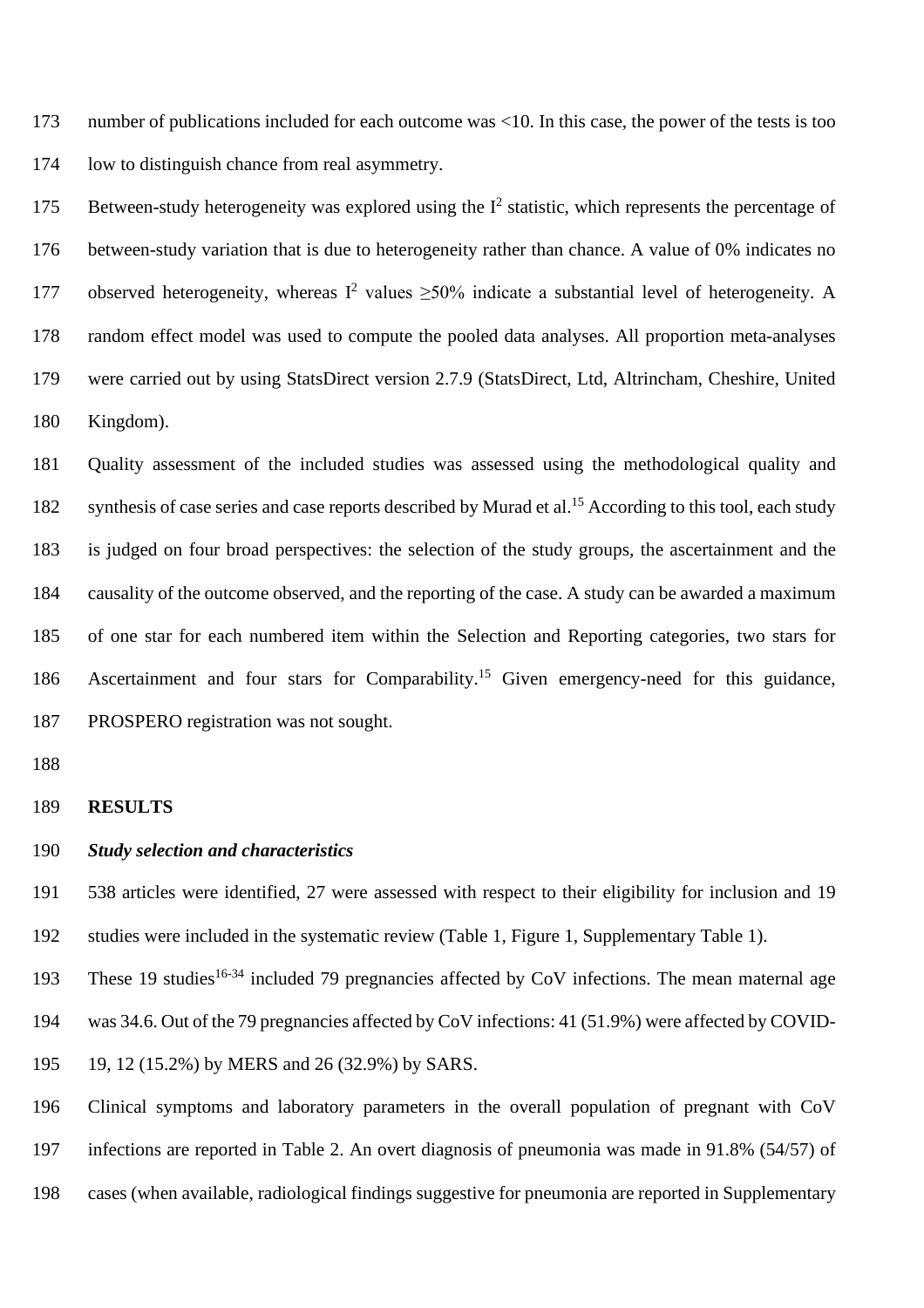Table 2). The most common symptom was fever that affected 82.6% (64/76) of women, followed by cough (57.1%, 44/77) and dyspnea (27%, 21/77). Lymphopenia and elevated liver enzymes were found in 79.8% (40/48) and 36.6% (9/26) of cases, respectively. 34.1% (22/70) of pregnant women affected by CoV infections were admitted to ICU and 26.3% (16/69) required mechanical ventilation. Maternal death occurred in 12.3% (9/79) of all reported CoV-related diseases cases. Of note, the rates of admission to ICU (9.3% vs 44.6% vs 53.3%), need for mechanical ventilation (5.4% vs 40.9% vs 40%) and maternal death (0% vs 28.6% vs 25.8%) were significantly lower in pregnancies affected by COVID-19, compared to MERS and SARS respectively (Supplementary Table 3).

 The majority of women affected by CoV infections were usually treated first with broad spectrum antibiotics in 89.3% of cases (49/52) and then with antiviral therapy and steroids in 67.7% (37/51) and 29.8% (12/31) of cases (Table 3; Supplementary Table 4).

 The results of the quality assessment of the included studies are presented in Supplementary Table 5. 

#### *Synthesis of the results*

 In the overall population of pregnancies infected with CoV, The rate of miscarriage for CoV 214 infections was  $39.1\%$  ( $8/21 - 95\%$  CI 20.2-59.8). The rates of PTB < 37 and 34 weeks of gestation were 24.3% (14/56 – 95% CI 12.5-38.6) and 21.8% (11/56 - 95% CI 12.5-32.9), respectively; pPROM occurred in 20.7% (6/34 – 95% CI 9.5-34.9), while the rate of pregnancies experiencing PE and FGR was 16.2% (2/19 – 95% CI 4.2-34.1) and 11.7% (2/29 – 95% CI 3.2-24.4), respectively. The rate of CD was 83.9% (50/58 – 95% CI 73.8-91.9) (Table 4; Table 5). The rate of perinatal death was 11.1% (5/60 – 95% CI 84.8-19.6) including three stillbirths and two neonatal deaths (further details are provided in Supplementary Table 6). Thirty-four point six percent (15/44 – 95% CI 20.3-49.5) of fetuses suffered from fetal distress and 57.2% (3/12 – 95% CI 3.6-99.8) of newborns was admitted to NICU. The rate of Apgar score < 7 at five minutes was 6.1% (1/48 – 95% CI 1.3-13.9), but no case of neonatal asphyxia were reported. Finally, none of the newborns showed signs of vertical transmission during the follow-up period (Table 6; Table 7).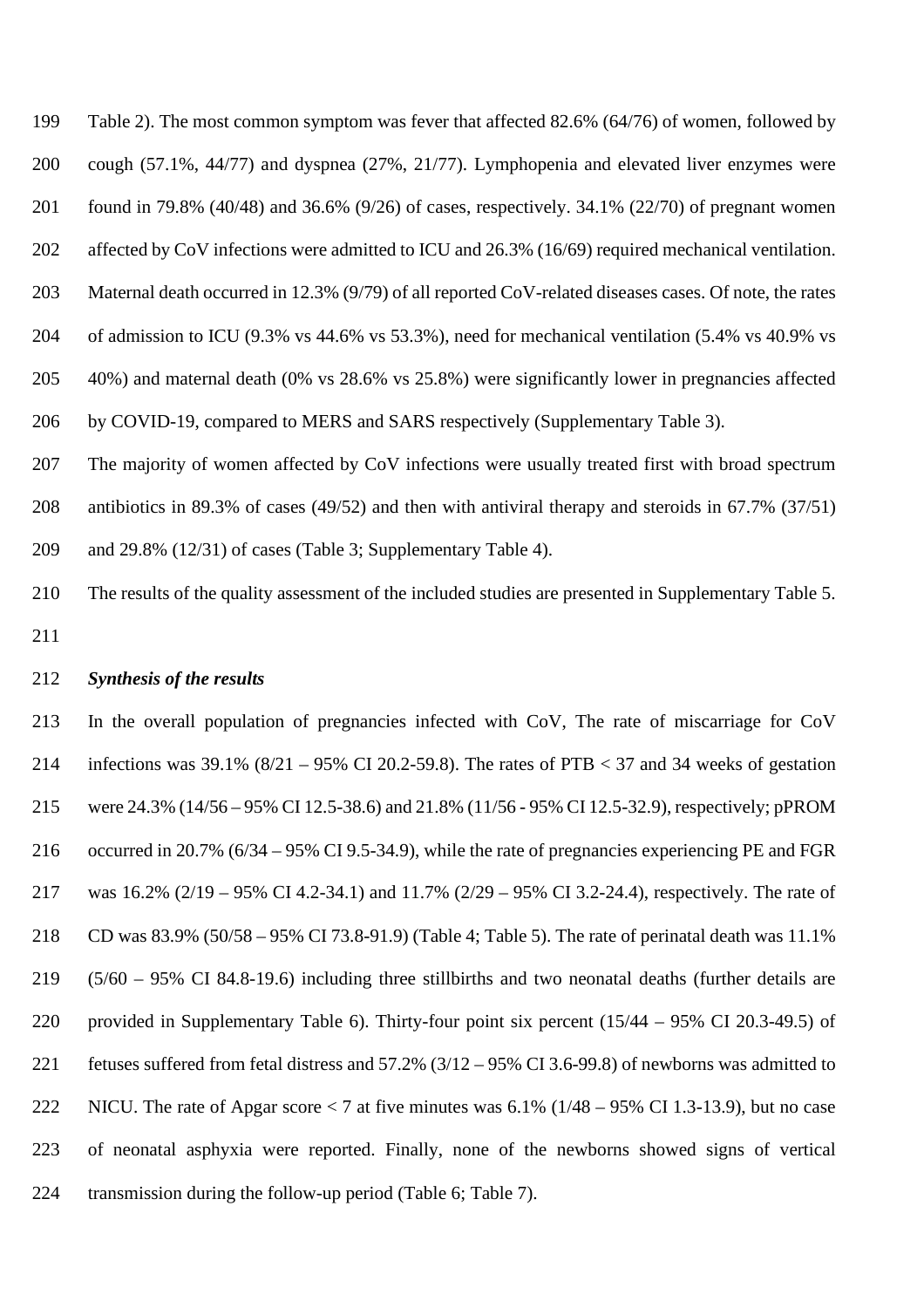#### *COVID-19*

226 Six studies<sup>16-21</sup> reported information on COVID-19 infection during pregnancy. There was no data on miscarriage for COVID-19 infection occurring during the first trimester. The rates of PTB < 37 and 34 weeks of gestation were 41.1% (14/32 – 95% CI 25.6-57.6) and 15% (4/32 - 95% CI 3.9-31.7), respectively. pPROM occurred in 18.8% (5/31 – 95% CI 0.8-33.5), while the rate of pregnancies experiencing PE was 13.6% (1/12 – 95% CI 1.2-36.0), with no reported cases of FGR. The rate of CD was 91% (38/41 – 95% CI 81.0-97.6) (Table 5). The rate of perinatal death was 7% (2/41 – 95% CI 1.4-16.3) including one stillbirth and one neonatal death; 43% (12/30 – 95% CI 15.3-73.4) of fetuses had fetal distress and 8.7% (1/10 – 95% CI 0.01-31.4) of newborns were admitted to NICU. The rate of Apgar score < 7 at five minutes was 4.5% (1/41 – 95% CI 0.4-12.6) and no case of neonatal asphyxia was reported. Finally, none of the newborns showed signs of vertical transmission during the follow-up period (Table 7).

#### *MERS*

239 Seven studies<sup>22-28</sup> reported information on MERS infection during pregnancy. There was no data on miscarriage for MERS infection occurring during the first trimester. The rate of PTB was 32.1% (3/11 - 95% CI 10.0-59.8), all occurring before 34 weeks of gestation. Preeclampsia occurred in 19.1% (1/7 – 95% CI 1.1-51.3) respectively, while no case of pPROM or FGR was reported in these studies. The rate of CD was 61.8% (5/8 – 95% CI 32.7-86.9) (Table 5). The rate of perinatal death was 33.2% (3/10 – 95% CI 11.2-59.9) including two stillbirths and one neonatal death (four hours after birth of an extremely preterm infant). No case of fetal distress, Apgar score < 7 at five minutes, neonatal asphyxia, and admission to NICU was reported. Finally, none of the newborns showed signs of vertical transmission during the follow-up period (Table 7).

- 
- *SARS*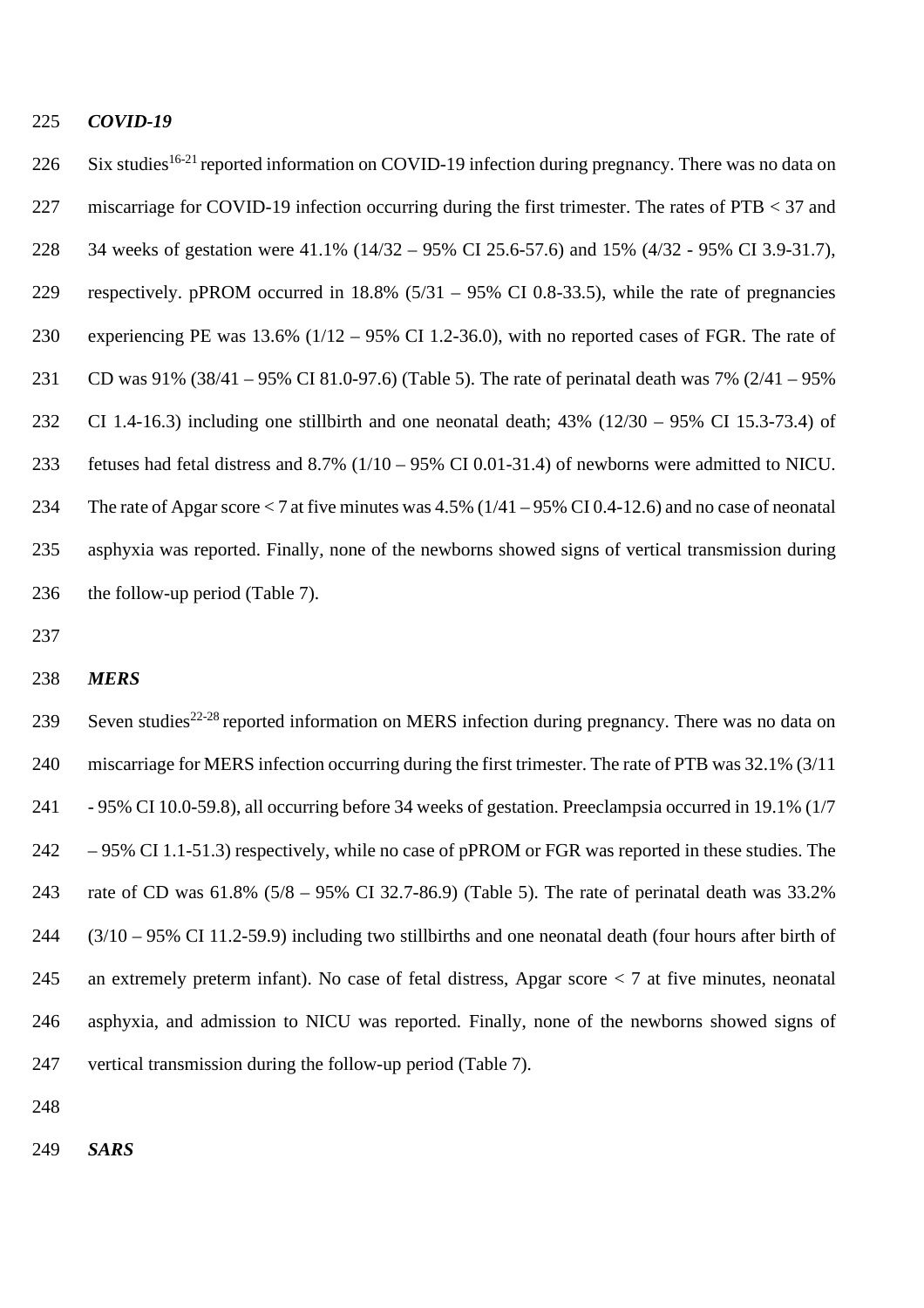250 Six studies<sup>29-34</sup> reported information on SARS infection during pregnancy. The rate of miscarriage for MERS infection was 39.1% (8/21 - 95% CI 20.2-59.8). The rate of PTB < 37 and 34 weeks of gestation was 15% (1/15 – 95% CI 0.3-45.6) and 28.9% (4/15 - 95% CI 10.7-51.6), respectively. pPROM and FGR occurred in 50% (1/2 – 95% CI 0.5-95.3) and 18.5% (2/15 – 95% CI 4.4-39.5) respectively, while no cases of preeclampsia were reported. The rate of CD was 72.2% (7/9 – 95% CI 44.1-93.1) (Table 5). Fetal distress occurred in 35.9% (3/9 – 95% CI 12.0-64.4) of pregnancies, while no case of perinatal death, Apgar score < 7 at five minutes, and neonatal asphyxia was reported. There were no data on rates of admission to the NICU of infants born to infected mothers. Finally, none of the newborns showed signs of vertical transmission during the follow-up period (Table 7).

 It was not possible to perform a comprehensive pooled data synthesis on the incidence of pregnancy and perinatal outcomes according to the trimester of pregnancy at infection due to the very small number of included studies for each trimester of pregnancy.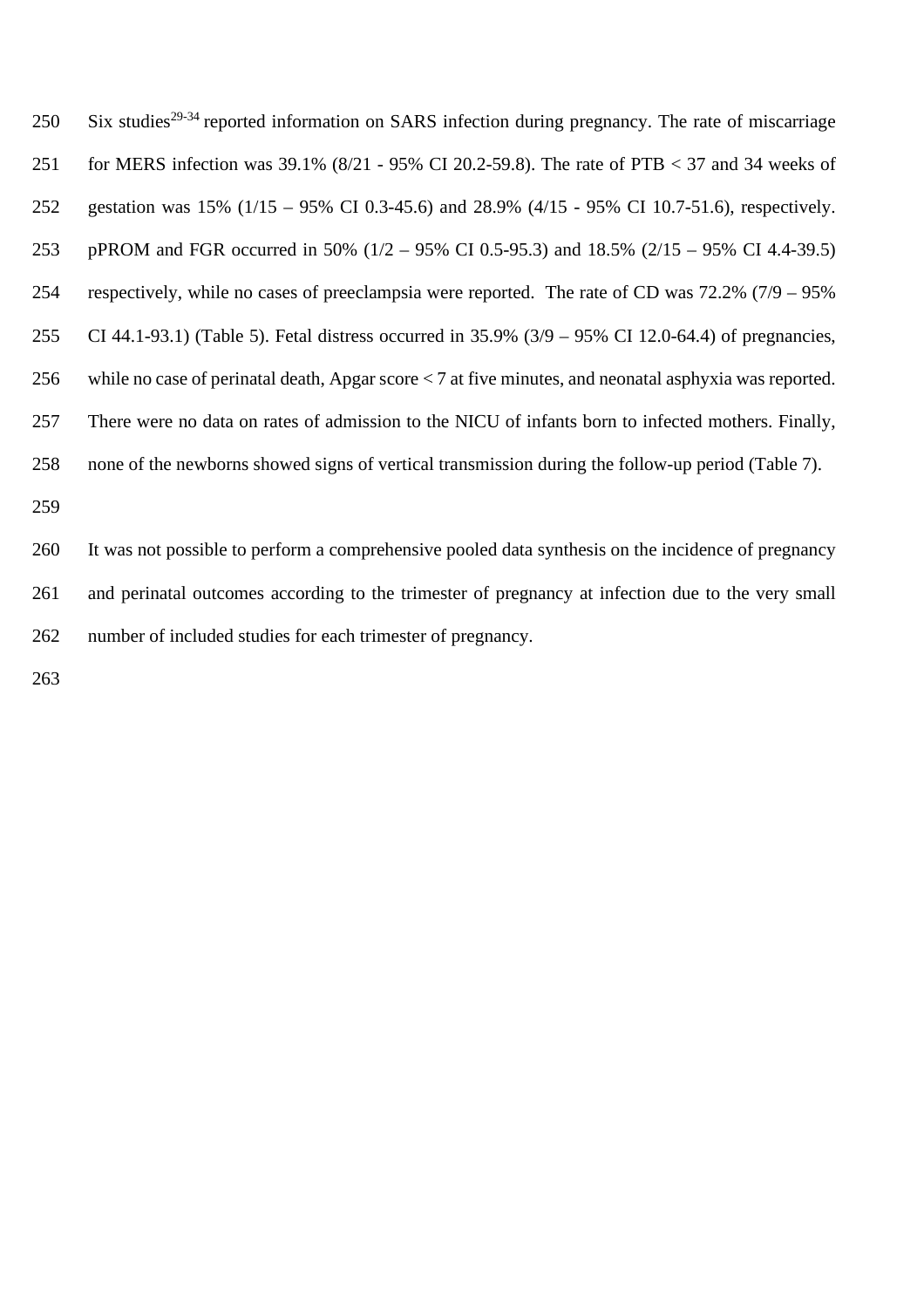#### **COMMENT**

#### *Main findings*

 The findings from this systematic review show that more than 90% of hospitalized pregnant women affected by CoV infections present radiological signs suggestive for pneumonia, detected either at chest x-ray or computerized tomography and the most common symptoms are fever, cough and lymphopenia. Pregnancies affected by CoV infections have high rates of PTB before 37 and 34 weeks, and miscarriage when the infection is acquired earlier in pregnancy. Preeclampsia and cesarean delivery are also more common than in the general population. The rate of perinatal mortality is about 10%, while the most common adverse perinatal outcome is fetal distress, with more than half of the newborns admitted in NICU. Importantly, clinical evidence of vertical transmission was found in none of the newborns included.

#### *Strengths and limitations*

 To the best of our knowledge, this is the first systematic review exploring pregnancy and perinatal outcomes of CoV infections occurring during pregnancy. This comprehensive meta-analysis included all series published so far on this topic.

 The small number of cases in some of the included studies, their retrospective non-randomized design, and the lack of standardized criteria for the antenatal surveillance, management and timing of delivery of pregnancies affected by CoV infections represent the major limitations of this systematic review, thus making it difficult to draw any convincing evidence on this clinical management strategies. Furthermore, there is a possibility that some patients were included in more than one report, although two authors independently reviewed all the included studies, carefully focusing on the different Institutions reporting outcomes. Moreover, when focusing on the outcomes of COVID-19 infection, and particularly perinatal outcomes, reported data are intuitively limited to a very short- term follow-up period and thus infectious that occurred proximate to the delivery. This has the potential to overestimate the magnitude of risks such as PTB and underestimate more longitudinal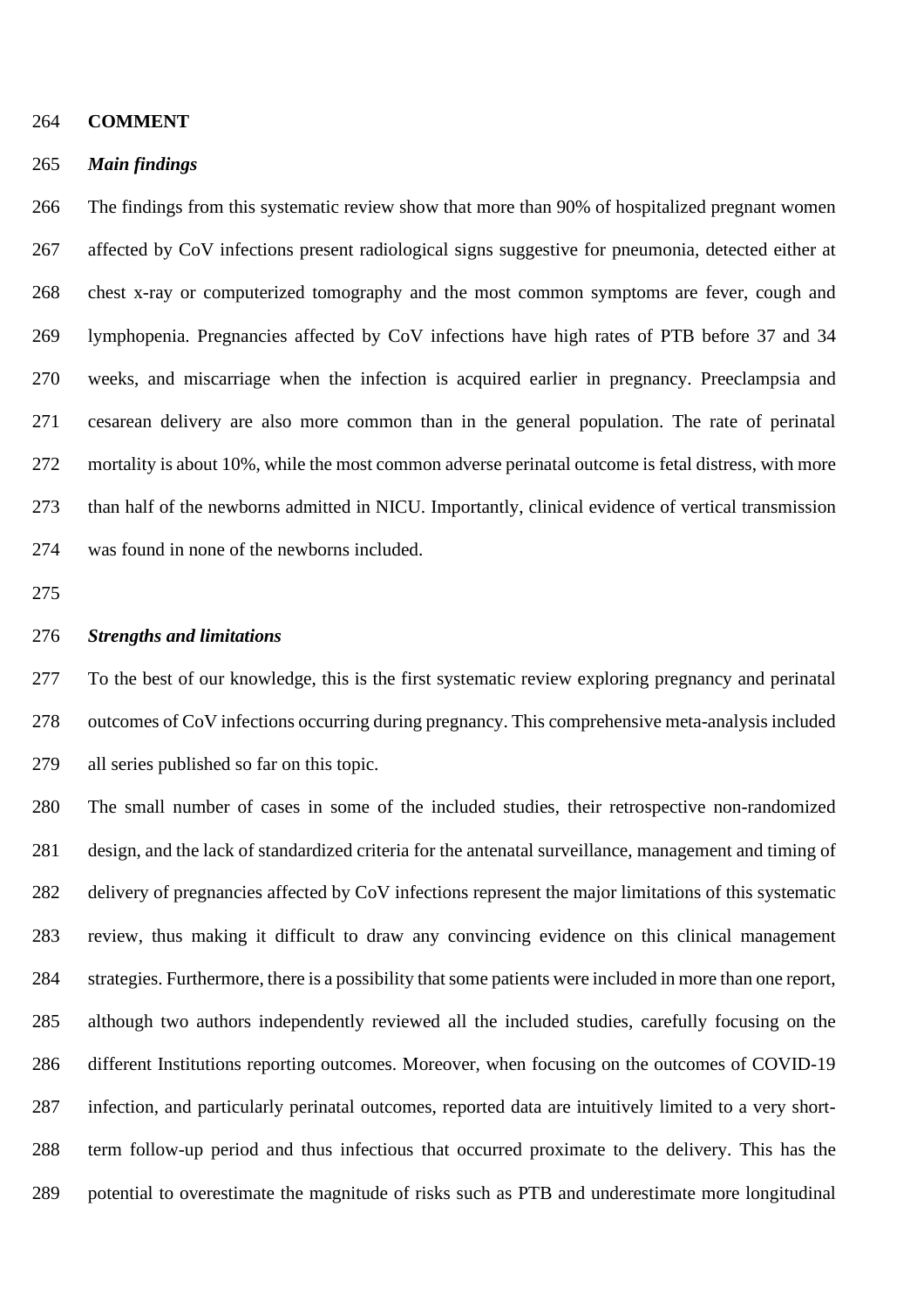risks such as FGR. Additionally, it was not possible to extrapolate data about the rate of both spontaneous and iatrogenic PTB and indications for CD, that was performed in the majority of cases; furthermore, few outcomes, i.e. "fetal distress", were not clearly defined, thus leading to some discrepancies in the results, like the rate of PTB < 34 weeks (15%) and the rate of newborns admitted to NICU (9%), particularly in COVID-19 infection. Another limitation of the present review was the lack of stratification of the analysis according to the gestational age at CoV infection due to the very small number of included studies for each trimester of pregnancy. We cannot assume that the rate of miscarriage and PTB should be attributed solely to the virus / infection, since there are no comparable control groups of uninfected women from the same time. It may be that the stress of the situation in the community contributed to some of these outcomes. Finally, we also included case reports and case series, thus facing a higher risk publication bias and decreasing the level of the evidence of our findings.

#### *Implications*

 COVID-19 is the last CoV infection identified at the end of 2019 in Wuhan, a city in the Hubei 305 Province of China.<sup>5</sup> Currently, Europe has become the epicenter of the COVID-19 pandemic,<sup>6</sup> but the infection has spread in more than 150 countries, leading governments to adopt rigorous mitigation measures to reduce both the viral spread and its detrimental effects on healthcare systems and therefore on the whole economy of the countries.<sup>35</sup>

 Despite the relatively low mortality, one of the main concerns related to COVID-19 infection is the development of an acute respiratory distress syndrome, often requiring invasive ventilation, that is 311 the clinical epiphenomenon of the viral pneumonia.<sup>6-7</sup>

 The lack of knowledge about COVID-19 infection has raised urgent questions among physicians regarding clinical management and expected outcomes of the affected patients, and therefore, there is currently a compelling need of data to guide clinical decisions.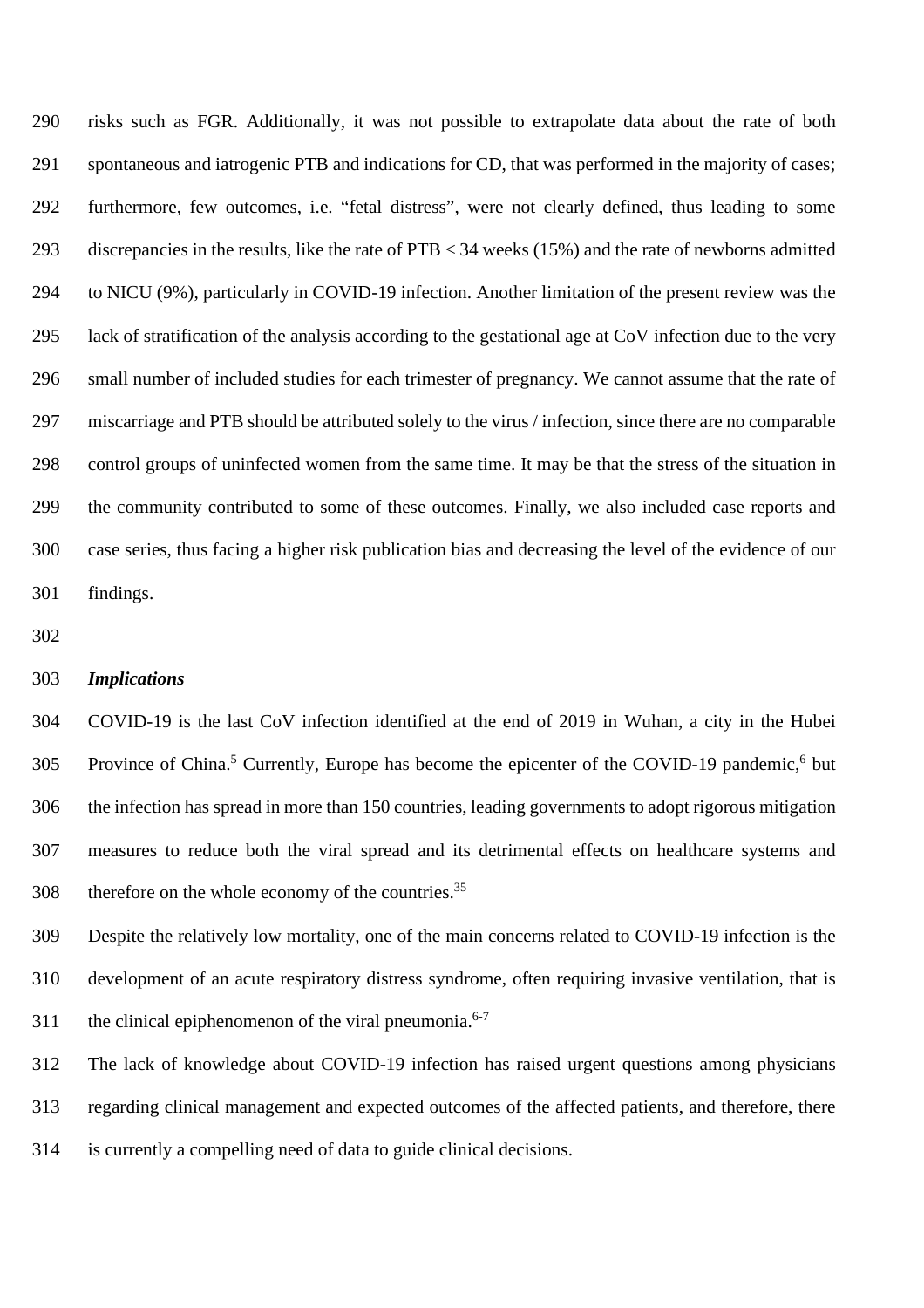Regarding pregnancy, the findings from this study found that radiological features suggestive for pneumonia can be found in almost all of the hospitalized pregnant women, usually presenting with fever, cough and lymphopenia similar to the non-pregnant population. Of note, serious conditions requiring admission to ICU and mechanical ventilation are significantly less common when compared with the two previous CoV infections (MERS and SARS). Similarly, we found no case of maternal death related to COVID-19 infection, while MERS and SARS infections caused a mortality rate in pregnant women ranging from 25% to 30%.

 In this systematic review, women affected by COVID-19 disease had higher rates of miscarriage, preterm birth, preeclampsia, while the babies had higher rates of perinatal mortality (7-11%) and of admission to NICU.

 Furthermore, as all the included studies reported data on hospitalized women, the reported rate of infection-related adverse outcomes, including either pregnancy and perinatal outcomes, might not reflect the overall population of pregnant when who got infected with SARS-COV-2, and there may 328 be a cohort of patients with no or mild symptoms whose pregnancy outcome is, as of yet, unknown.<sup>36</sup> More importantly, it should be emphasized that there are no known neonatal symptoms and therefore no clinical evidence suggestive for vertical transmission, particularly when COVID-19 infection occurs later in pregnancy. Unfortunately, the lack of data of first and early second trimester infection does not allow to determine whether in this case the infection may cause more severe perinatal 333 outcomes and how to monitor the pregnancy once the infection has passed.<sup>1</sup>

 Based on the limited information from this study, COVID-19 cannot be considered as an indication for delivery and therefore the timing and mode of delivery should be individualized according to maternal clinical conditions or obstetric factors as usual (and not COVID-19 status alone), and the decision should involve a multidisciplinary team including maternal fetal doctors, neonatologists, anesthesiologists, and infective disease specialists.

#### **Conclusions**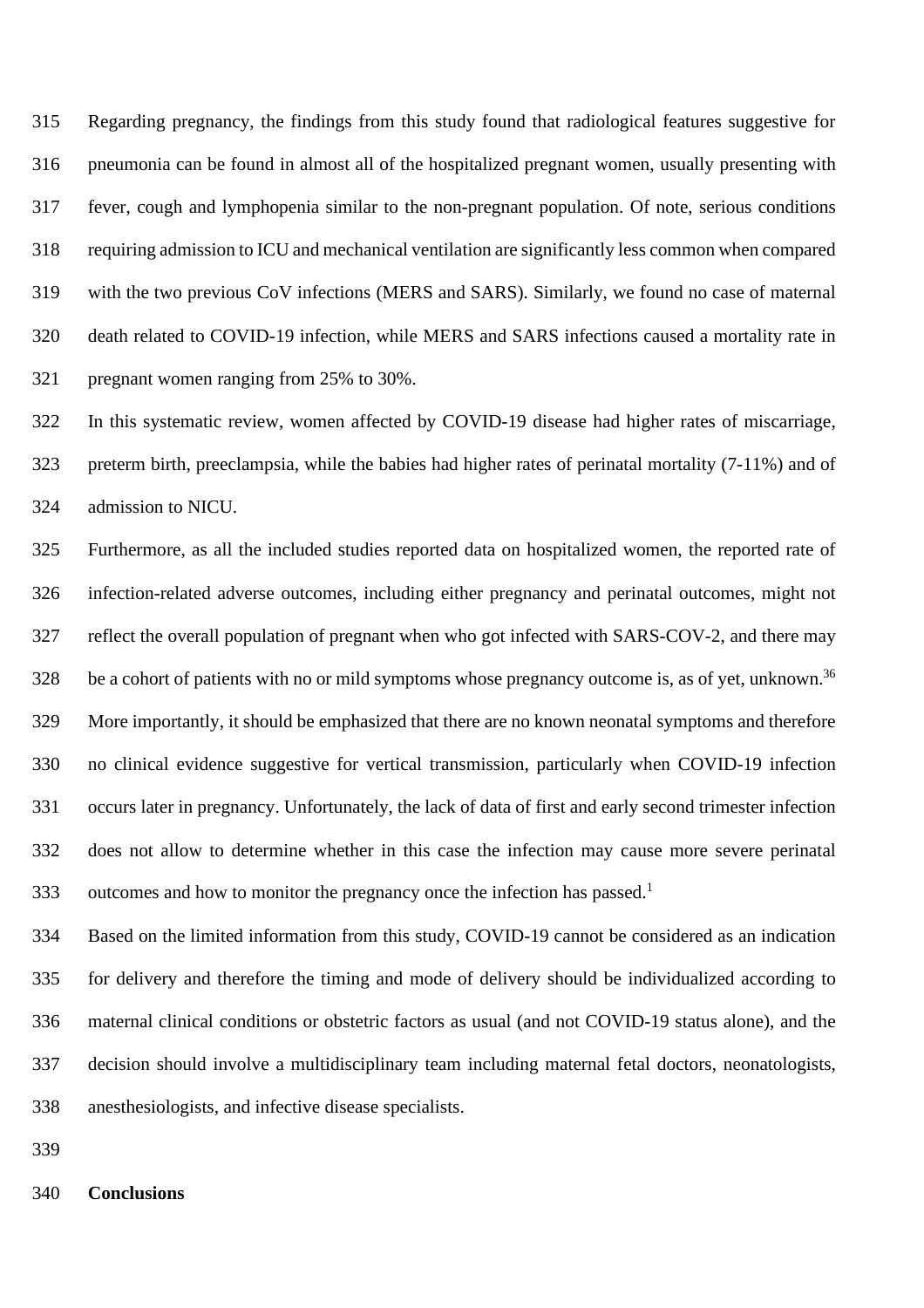| 341 | In summary, with the limited data reported to date, mothers infected with coronavirus infections,      |
|-----|--------------------------------------------------------------------------------------------------------|
| 342 | including COVID-19, >90% of whom also had pneumonia, are at increased risks of miscarriage,            |
| 343 | preterm birth, preeclampsia, cesarean delivery, and their babies at higher risk of perinatal death and |
| 344 | admission to the NICU, compared to the general population. There have been no published cases of       |
| 345 | clinical evidence of vertical transmission. Evidence is accumulating rapidly, so these data may need   |
| 346 | to be updated soon.                                                                                    |
| 347 |                                                                                                        |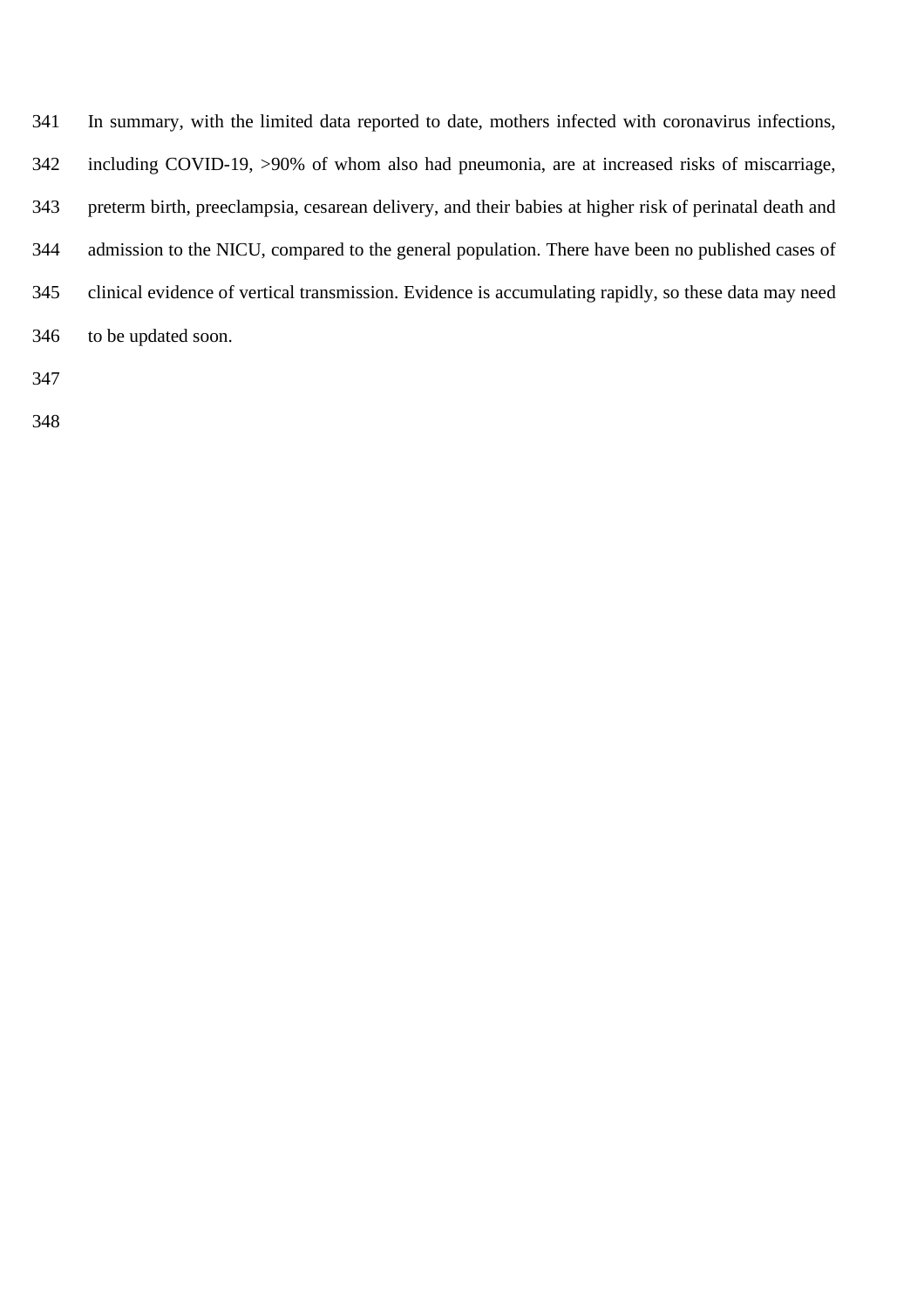#### **REFERENCES**

- 1. Poon LC, Yang H, Lee JCS et al. ISUOG Interim Guidance on 2019 novel coronavirus infection during pregnancy and puerperium: information for healthcare professionals. Ultrasound Obstet Gynecol. 2020, doi:10.1002/uog.22013.
- 2. Su S, Wong G, Shi W et al. Epidemiology, Genetic Recombination, and Pathogenesis of Coronaviruses. Trends Microbiol. 2016; **24**:490–502.
- 3. World Health Organization guidelines for the global surveillance of severe acute respiratory syndrome (SARS). Geneva: World Health Organization; October 2004. Accessed on March 15, 2020.
- 4. World Health Organization, Regional Office for Eastern Mediterranean: MERS situation update. Geneva: World Health Organization; January 2020. Accessed on March 15, 2020.
- 5. Huang C, Wang Y, Li X et al. Clinical features of patients infected with 2019 novel coronavirus in Wuhan, China [published correction appears in Lancet. 2020 Jan 30;:]. Lancet. 2020; **395**:497–506.
- 6. Coronavirus disease 2019 (COVID-2019): situation report 54. Geneva: World Health Organization; January 2020. Accessed on March 15, 2020.
- 7. Wang D, Hu B, Hu C et al. Clinical Characteristics of 138 Hospitalized Patients With 2019 Novel Coronavirus-Infected Pneumonia in Wuhan, China [published online ahead of print, 2020 Feb 7]. JAMA. 2020; e201585.
- 8. Chen YH, Keller J, Wang IT, Lin CC, Lin HC. Pneumonia and pregnancy outcomes: a nationwide population-based study. Am J Obstet Gynecol. 2012; **207**:288.e1–288.e2887.
- 9. Henderson LK, Craig JC, Willis NS, Tovey D, Webster AC. How to write a Cochrane systematic review. Nephrology (Carlton) 2010; **15**: 617-624.
- 10. NHS Centre for Reviews and Dissemination. Systematic reviews: CRD's guidance for undertaking reviews in health care. University of York: York (UK), 2009. Available at:
- https://www.york.ac.uk/media/crd/Systematic\_Reviews.pdf. Retrieved December 3, 2016.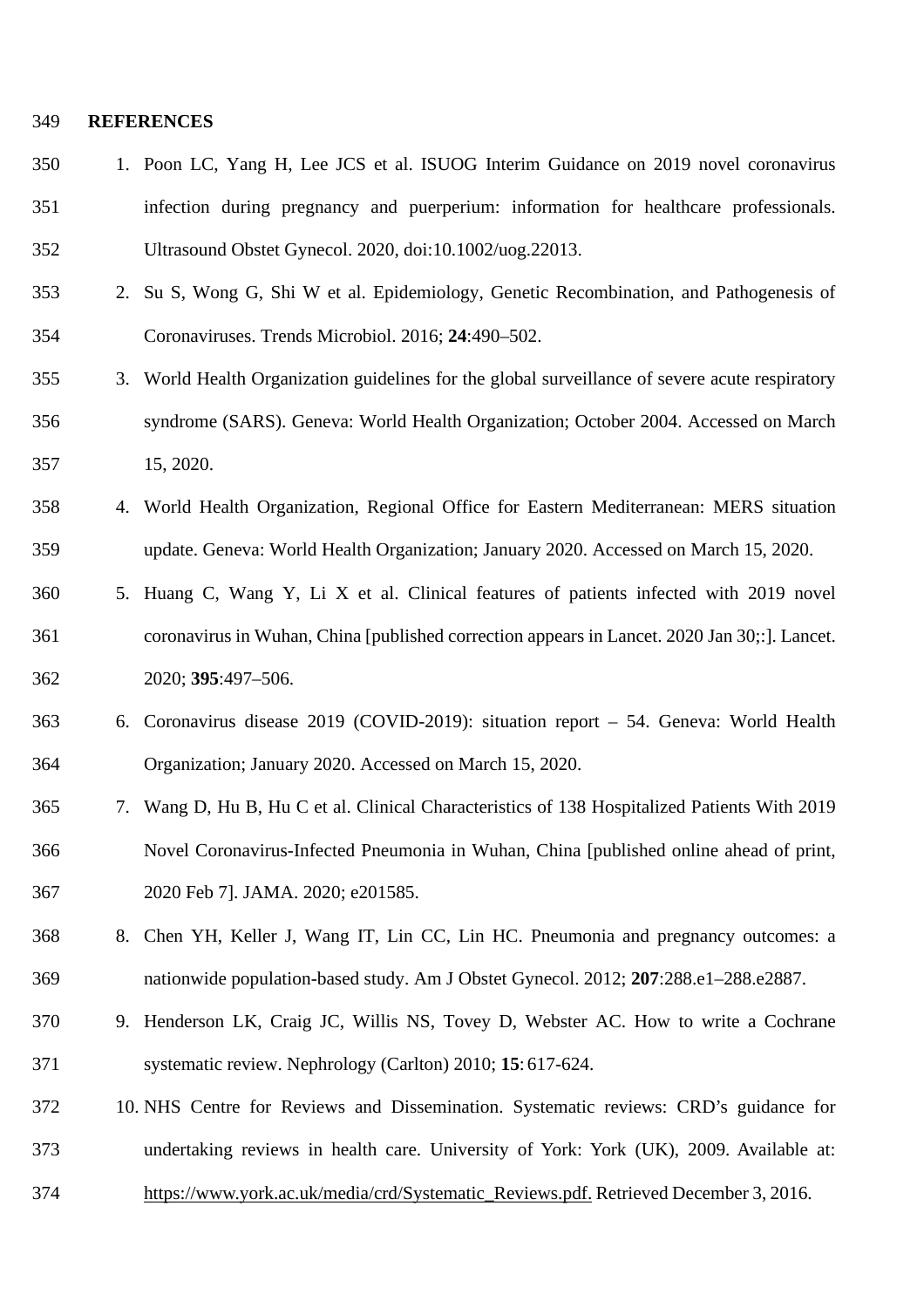| 375 | 11. Welch V, Petticrew M, Petkovic J et al. Extending the PRISMA statement to equity-focused |
|-----|----------------------------------------------------------------------------------------------|
| 376 | systematic reviews (PRISMA-E 2012): explanation and elaboration. J Clin Epidemiol 2016;      |
| 377 | $70:68-89.$                                                                                  |

- 12. Moher D, Liberati A, Tetzlaff J, Altman DG, and the PRISMA Group. Preferred Reporting Items for Systematic Reviews and Meta-Analyses: The PRISMA Statement. Ann Intern Med 2009; **151**: 264–269.
- 13. Zorzela L, Loke YK, Ioannidis JP et al. PRISMA harms checklist: improving harms reporting in systematic reviews. BMJ 2016; **352**: i157.
- 14. Stroup DF, Berlin JA, Morton SC et al. Meta-analysis of observational studies in epidemiology: a proposal for reporting. Meta-analysis of Observational Studies in Epidemiology (MOOSE) group. JAMA 2000; **283**: 2008–2012.
- 15. Murad MH, Sultan S, Haffar S, Bazerbachi F. Methodological quality and synthesis of case series and case reports. BMJ Evid Based Med 2018; **23**:60-63.
- 16. Chen H, Guo J, Wang C, et al. Clinical characteristics and intrauterine vertical transmission potential of COVID-19 infection in nine pregnant women: a retrospective review of medical records. Lancet. 2020; **395**:809–815.
- 17. Wang X, Zhou Z, Zhang J, Zhu F, Tang Y, Shen X. A case of 2019 Novel Coronavirus in a pregnant woman with preterm delivery [published online ahead of print, 2020 Feb 28]. Clin Infect Dis. 2020; ciaa200.
- 18. Zhu H, Wang L, Fang C, et al. Clinical analysis of 10 neonates born to mothers with 2019- nCoV pneumonia. Transl Pediatr. 2020; **9**:51–60.
- 19. Li Y, Zhao R, Zheng S, et al. Lack of Vertical Transmission of Severe Acute Respiratory Syndrome Coronavirus 2, China [published online ahead of print, 2020 Jun 17]. Emerg Infect Dis. 2020; **26**:10.3201/eid2606.200287.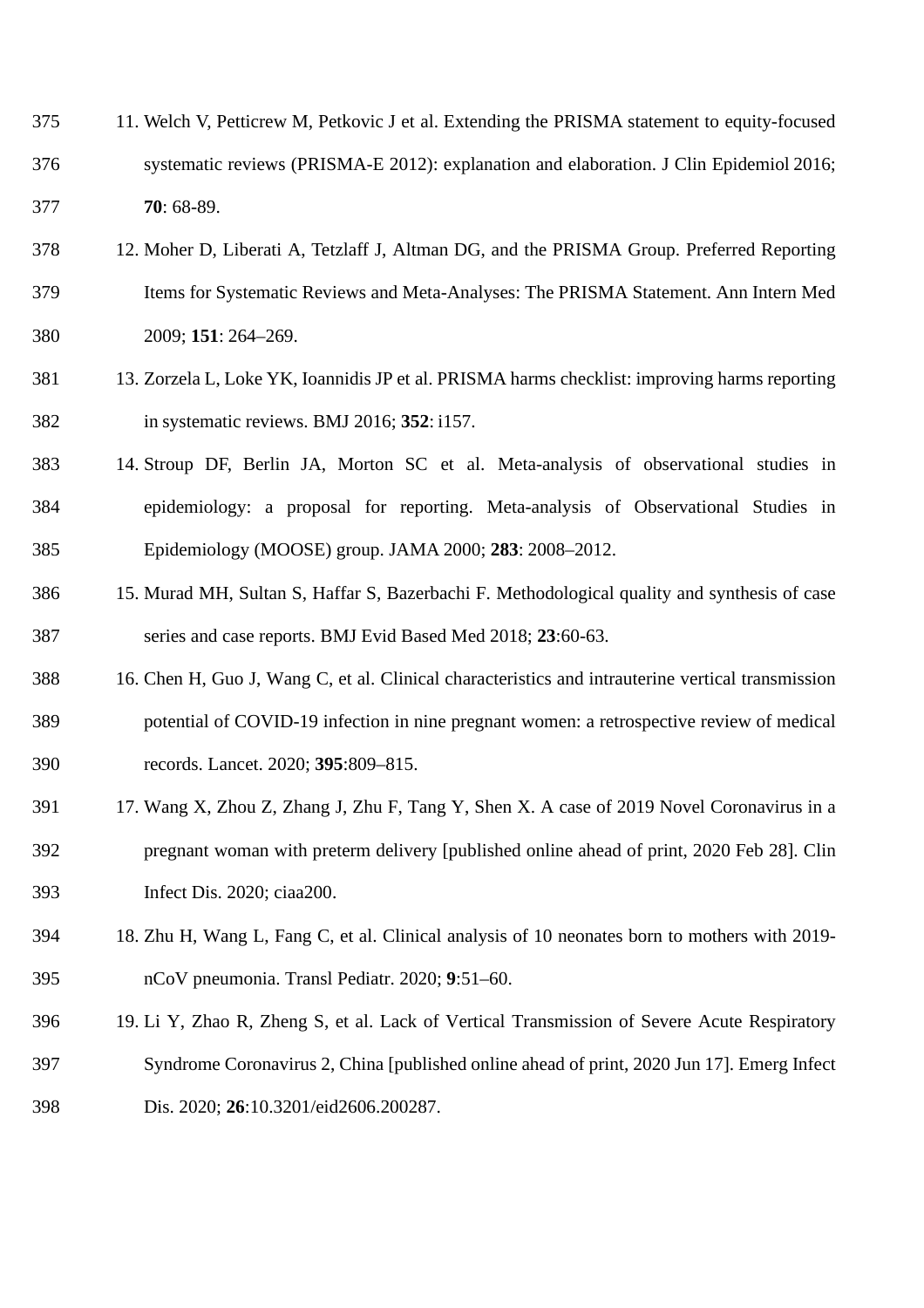- 20. Liu D, Li L, Wu X et al. Pregnancy and Perinatal Outcomes of Women with COVID-19 Pneumonia: A Preliminary Analysis (2/29/2020). Available at SSRN: <https://ssrn.com/abstract=3548758>
- 21. Liu Y, Chen H, Tang K, Guo Y. Clinical manifestations and outcome of SARS-CoV-2 infection during pregnancy [published online ahead of print, 2020 Mar 4]. J Infect. 2020; S0163-4453(20)30109-2.
- 22. Alfaraj SH, Al-Tawfiq JA, Memish ZA. Middle East Respiratory Syndrome Coronavirus (MERS-CoV) infection during pregnancy: Report of two cases & review of the literature. J Microbiol Immunol Infect. 2019; **52**:501–503.
- 23. Jeong SY, Sung SI, Sung JH, et al. MERS-CoV Infection in a Pregnant Woman in Korea. J Korean Med Sci. 2017; **32**:1717–1720.
- 24. Alserehi H, Wali G, Alshukairi A, Alraddadi B. Impact of Middle East Respiratory Syndrome coronavirus (MERS-CoV) on pregnancy and perinatal outcome. BMC Infect Dis. 2016; **16**:105.
- 25. Assiri A, Abedi GR, Al Masri M, Bin Saeed A, Gerber SI, Watson JT. Middle East Respiratory Syndrome Coronavirus Infection During Pregnancy: A Report of 5 Cases From Saudi Arabia. Clin Infect Dis. 2016; **63**:951–953.
- 26. Malik A, El Masry KM, Ravi M, Sayed F. Middle East Respiratory Syndrome Coronavirus during Pregnancy, Abu Dhabi, United Arab Emirates, 2013. Emerg Infect Dis. 2016; **22**:515– 517.
- 27. Park MH, Kim HR, Choi DH, Sung JH, Kim JH. Emergency cesarean section in an epidemic of the middle east respiratory syndrome: a case report. Korean J Anesthesiol. 2016; **69**:287– 291.
- 28. Payne DC, Iblan I, Alqasrawi S, et al. Stillbirth during infection with Middle East respiratory syndrome coronavirus. J Infect Dis. 2014; **209**:1870–1872.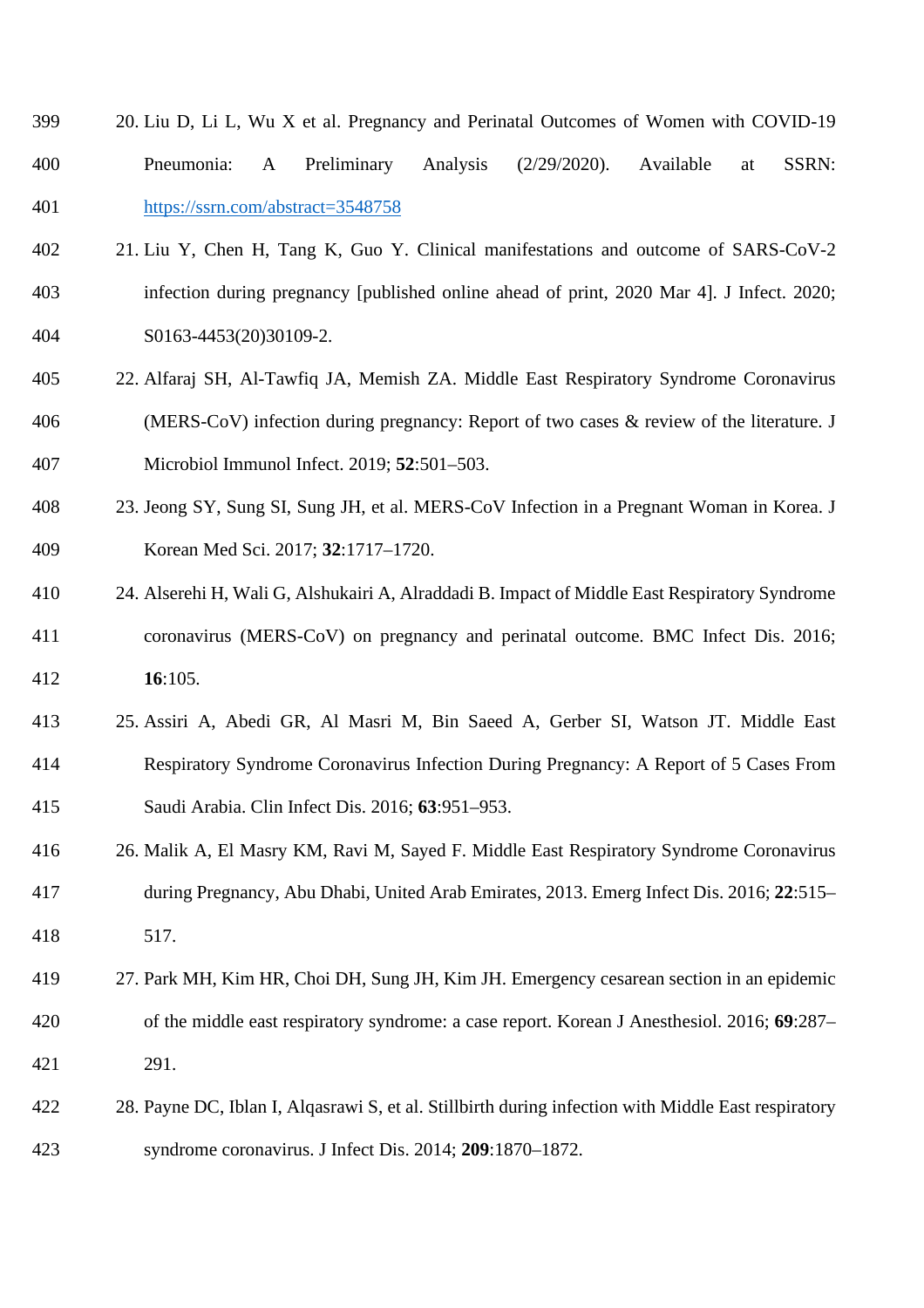| 424 | 29. Yudin MH, Steele DM, Sgro MD, Read SE, Kopplin P, Gough KA. Severe acute respiratory |
|-----|------------------------------------------------------------------------------------------|
| 425 | syndrome in pregnancy. Obstet Gynecol. 2005; 105:124–127.                                |

- 30. Wong SF, Chow KM, Leung TN, et al. Pregnancy and perinatal outcomes of women with severe acute respiratory syndrome. Am J Obstet Gynecol. 2004; **191**:292–297.
- 31. Lam CM, Wong SF, Leung TN, et al. A case-controlled study comparing clinical course and outcomes of pregnant and non-pregnant women with severe acute respiratory syndrome. BJOG. 2004; **111**:771–774.
- 32. Robertson CA, Lowther SA, Birch T, et al. SARS and pregnancy: a case report. Emerg Infect Dis. 2004; **10**:345–348.
- 33. Schneider E, Duncan D, Reiken M, et al. SARS in pregnancy: this case study explores the first documented infection in the U.S.A. WHONN Lifelines 2004; **8**:122–128.
- 34. Stockman LJ, Lowther SA, Coy K, Saw J, Parashar UD. SARS during pregnancy, United States. Emerg Infect Dis.2004; **10**:1689–1690.
- 35. Anderson RM, Heesterbeek H, Klinkenberg D, Hollingsworth TD. How will country-based mitigation measures influence the course of the COVID-19 epidemic? [published online ahead of print, 2020 Mar 9]. Lancet. 2020; S0140-6736(20)30567-5. doi:10.1016/S0140- 6736(20)30567-5.
- 36. Royal College of Obstetricians and Gynaecologists. Coronavirus (COVID-19) Infection in Pregnancy – Information for healthcare professionals. March 2020 https://www.rcog.org.uk/globalassets/documents/guidelines/coronavirus-covid-19-infection-in-pregnancy-v2-20-03-13.pdf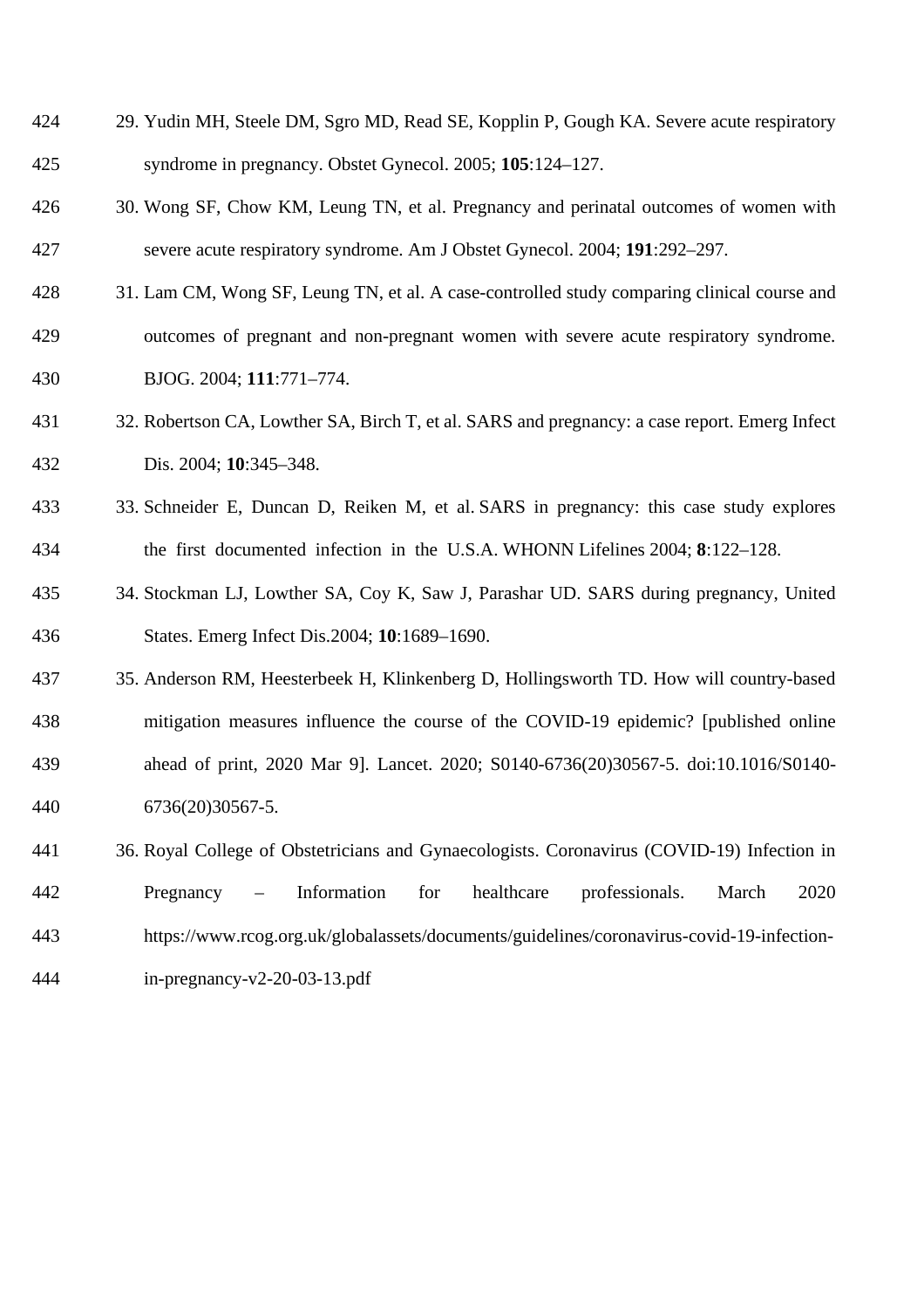| Author    | Year | <b>Study location</b>       | <b>Study</b><br>period | <b>Study design</b> | <b>Pregnancies</b><br>(n) | <b>Type of</b><br><b>Coronavirus</b> | Mean maternal age |
|-----------|------|-----------------------------|------------------------|---------------------|---------------------------|--------------------------------------|-------------------|
| Chen      | 2020 | China                       | 2020                   | Retrospective       | 9                         | Sars-CoV-2                           | 29.9              |
| Wang      | 2020 | China                       | 2020                   | Case report         |                           | Sars-CoV-2                           | 28                |
| Zhu       | 2020 | China                       | 2020                   | Retrospective       | 9                         | Sars-CoV-2                           | 30.9              |
| Li        | 2020 | China                       | 2020                   | Case report         |                           | Sars-CoV-2                           | 30                |
| Liu*      | 2020 | Hubei, China                | 2020                   | Retrospective       | 11                        | Sars-CoV-2                           | 32.5              |
| Liu       | 2020 | Guangdong, China            | 2020                   | Retrospective       | 10                        | Sars-CoV-2                           | 30.5              |
| Alfaraj   | 2019 | Saudi Arabia                | 2015                   | Case series         | $\overline{2}$            | Mers-CoV                             | 34                |
| Jeong     | 2017 | South Korea                 | 2015                   | Case report         |                           | Mers-CoV                             | 39                |
| Alserehi  | 2016 | Saudi Arabia                | <b>NR</b>              | Case report         |                           | Mers-CoV                             | 33                |
| Assiri    | 2016 | Saudi Arabia                | 2012-2016              | Case series         | 5                         | Mers-CoV                             | 30.8              |
| Malik     | 2016 | <b>United Arab Emirates</b> | 2013                   | Case report         |                           | Mers-CoV                             | 32                |
| Park      | 2016 | South Korea                 | 2015                   | Case report         |                           | Mers-CoV                             | 39                |
| Payne     | 2015 | Jordan                      | 2012                   | Case report         |                           | Mers-CoV                             | 39                |
| Yudin     | 2005 | Canada                      | <b>NR</b>              | Case report         |                           | Sars-CoV                             | 33                |
| Wong      | 2004 | Hong Kong, China            | 2003                   | Retrospective       | 12                        | Sars-CoV                             | 30.6              |
| Lam       | 2004 | China                       | 2003                   | Retrospective       | 10                        | Sars-CoV                             | 31.6              |
| Robertson | 2004 | <b>USA</b>                  | 2003                   | Case report         |                           | Sars-CoV                             | 36                |
| Schneider | 2004 | <b>USA</b>                  | 2003                   | Case report         |                           | Sars-CoV                             | <b>NR</b>         |
| Stockman  | 2004 | <b>USA</b>                  | 2003                   | Case report         |                           | Sars-CoV                             | 38                |

445<br>446

N, numbers; NR, not reported.

450

\*: preliminary data, pre-peer review version.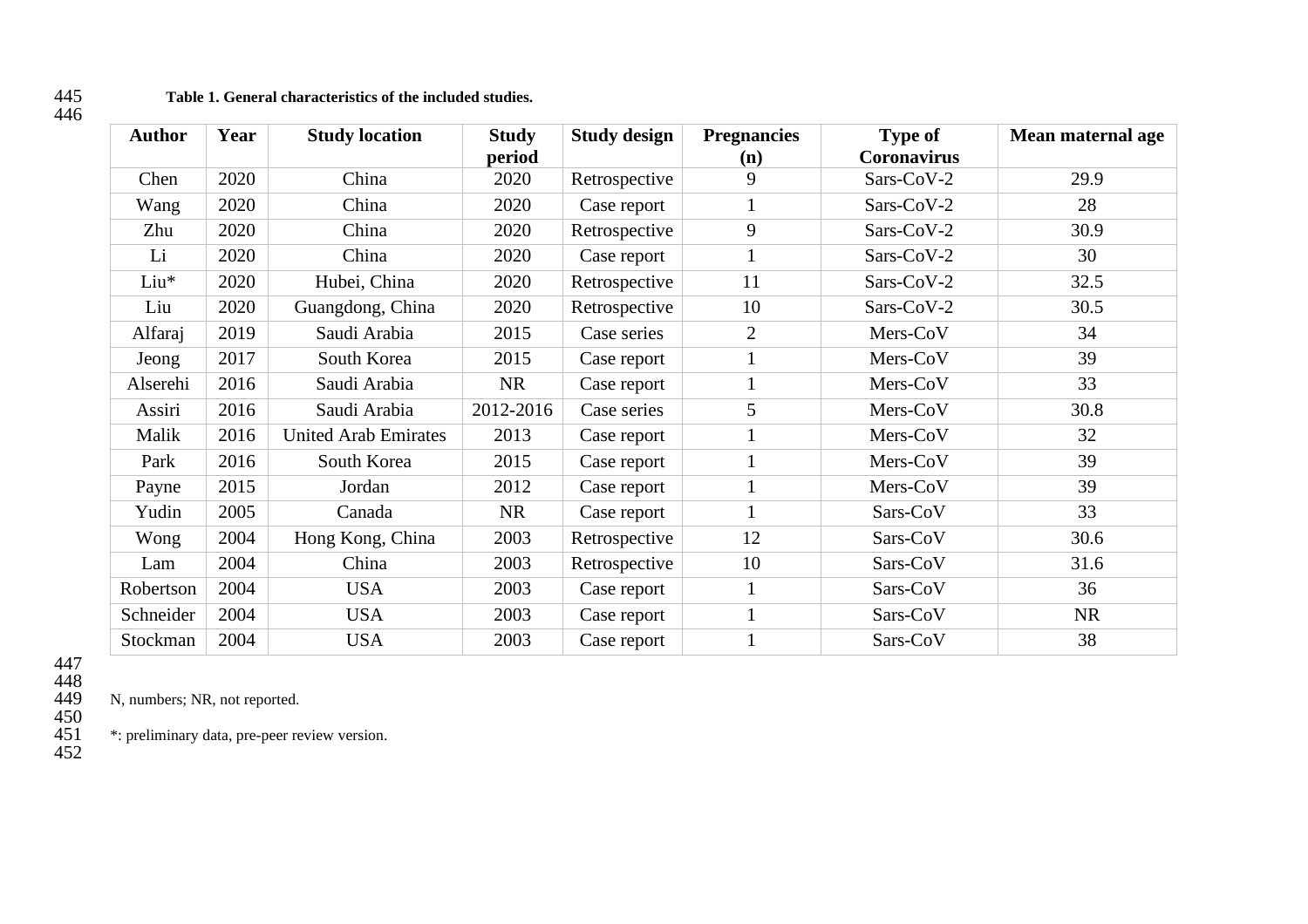453 **Table 2.** Pooled proportions of the different clinical symptoms and laboratory parameters in the overall population of pregnancies infected with CoV infection.

| v |  |
|---|--|
|---|--|

| <b>Outcome</b>                  | Studies $(n)$ | Pregnancies $(n/N)$ | $I^2$ (%) | Pooled proportions (95% CI) |
|---------------------------------|---------------|---------------------|-----------|-----------------------------|
| Fever                           |               | 64/76               | 8.2       | 82.57 (74.4-90.2)           |
| Cough                           | 18            | 44/77               | 7.3       | $57.10(45.8-68.0)$          |
| Dyspnea                         | 18            | 21/77               | 53.2      | 26.98 (18.2-36.8)           |
| Chest pain                      | 17            | 3/66                | $\left($  | $8.61(3.4-16.0)$            |
| Pneumonia                       | 16            | 54/57               | $\Omega$  | 91.84 (84.0-97.2)           |
| Lymphopenia                     | 10            | 40/48               | 49.1      | 79.87 (60.4-93.9)           |
| Elevated liver enzymes          |               | 9/26                | $\Omega$  | 36.59 (20.4-54.5)           |
| Admission to ICU                | 18            | 22/70               | 58.1      | 34.10 (17.5-53.0)           |
| Need for mechanical ventilation | 17            | 16/69               | 42.9      | 26.29 (13.3-41.9)           |
| Maternal death                  | 19            | 9/79                | $\Omega$  | $12.30(6.3-19.9)$           |

457

n/N, number of cases / total number of included pregnancies; CI, confidence interval; ICU, intensive care unit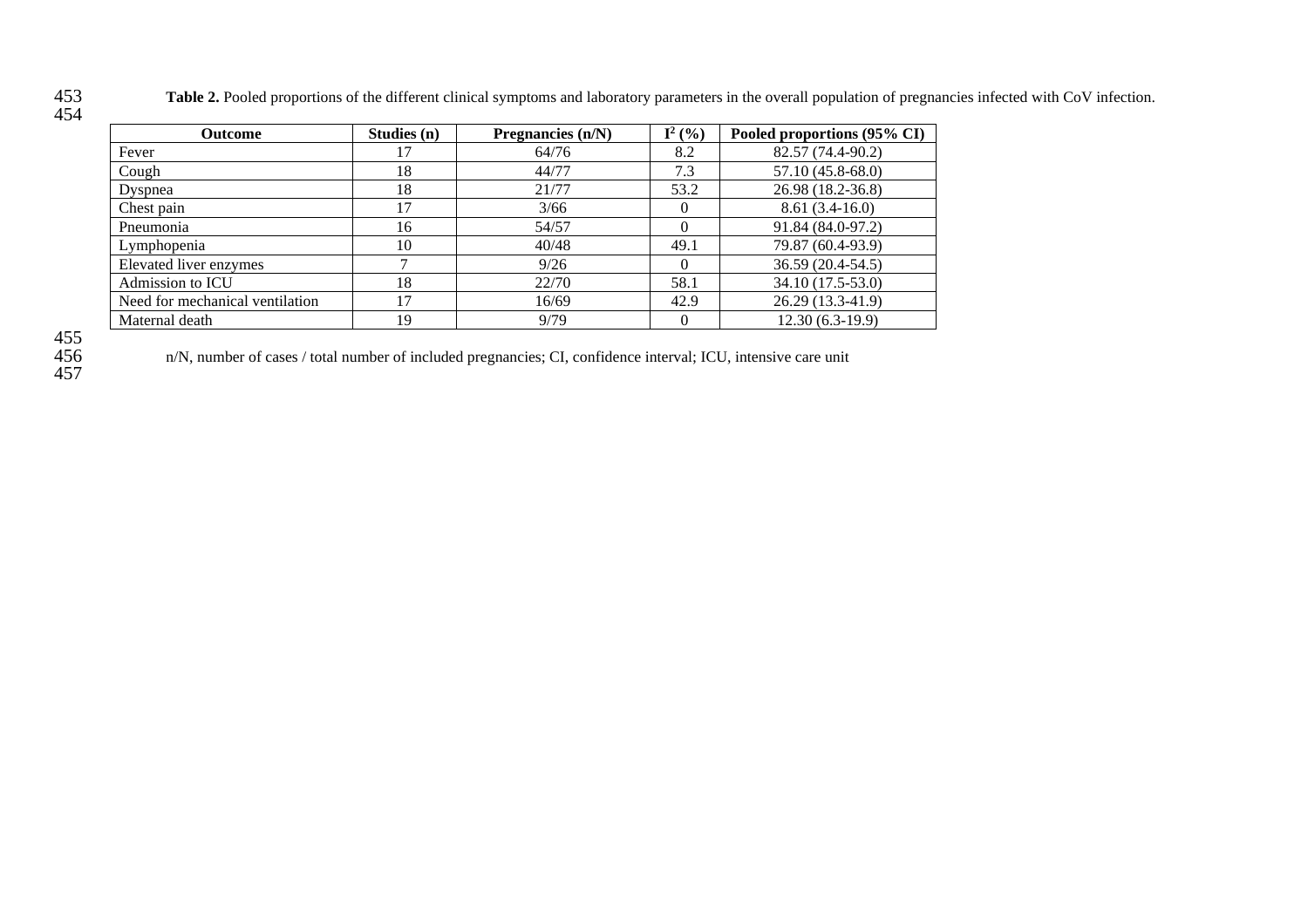Table 3. Pooled proportions of treatment used in the overall population of pregnancies infected with Coronavirus infection. 458<br>459

| Outcome            | Studies (n) | Pregnancies $(n/N)$ | $I^2$ (%) | Pooled proportions (95% CI) |
|--------------------|-------------|---------------------|-----------|-----------------------------|
| Antiviral therapy* |             | 37/51               | 50        | $67.66(47.2 - 85.1)$        |
| Antibiotic therapy |             | 49/52               | 27.9      | 89.26 (76.8-97.3)           |
| Steroids**         |             | 12/31               | 58.6      | $8.2 - 57.9$<br>29.81       |

460

n/N, number of cases / total number of included pregnancies; CI, confidence interval.

462

463 \*Lopinavir/Ritonavir or Oseltamivir were the most common antiviral agents. Ribavirin was used in Wong et al.

464

465 \*\*Maternal (not fetal) indications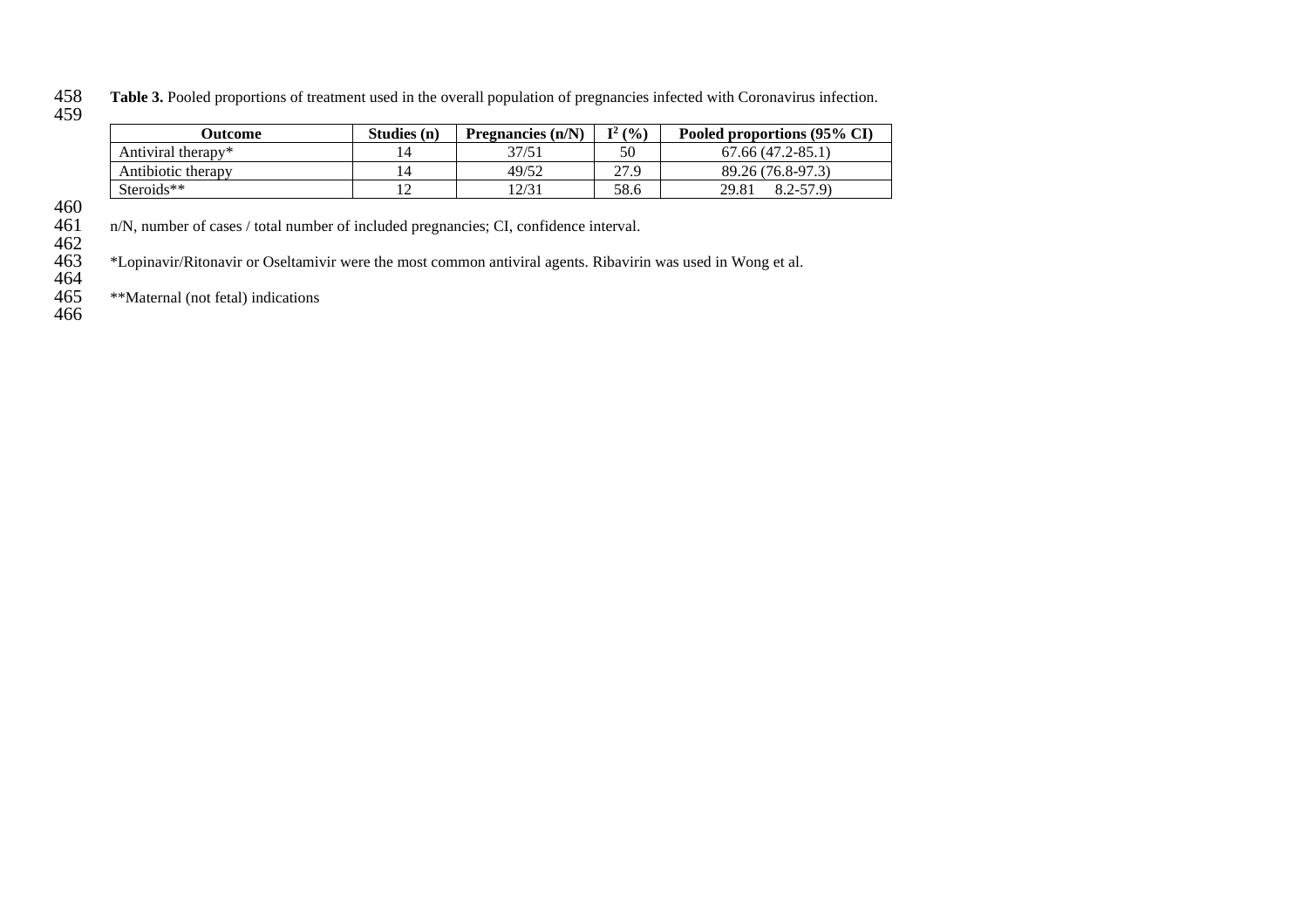Table 4. Pooled proportions of the different pregnancy outcomes in the overall population of pregnancies infected with Coronavirus infection.

| <b>Outcome</b>    | Studies $(n)$ | Pregnancies $(n/N)$ | $I^2$ (%) | Pooled proportions (95% CI) |
|-------------------|---------------|---------------------|-----------|-----------------------------|
| $PTB < 37$ weeks  | 16            | 14/56               | 25.5      | 24.30 (12.5-38.6)           |
| $PTB < 34$ weeks  | 16            | 11/56               | 1.9       | 21.79 (12.5-32.9)           |
| <b>PE</b>         |               | 2/19                |           | $16.21(4.2-34.1)$           |
| <b>PPROM</b>      |               | 6/34                |           | 20.72 (9.5-34.9)            |
| <b>FGR</b>        | 10            | 2/29                |           | $11.66(3.2-24.4)$           |
| Miscarriage       |               | 8/21                |           | 39.08 (20.2-59.8)           |
| Cesarean delivery |               | 50/58               |           | $(73.8-91.9)$<br>83.91      |

n/N, number of cases / total number of included pregnancies; CI, confidence interval; PTB, preterm birth; PE, preeclampsia; pPROM, preterm prelabor rupture of membranes;

FGR, fetal growth restriction.

472

473

467<br>468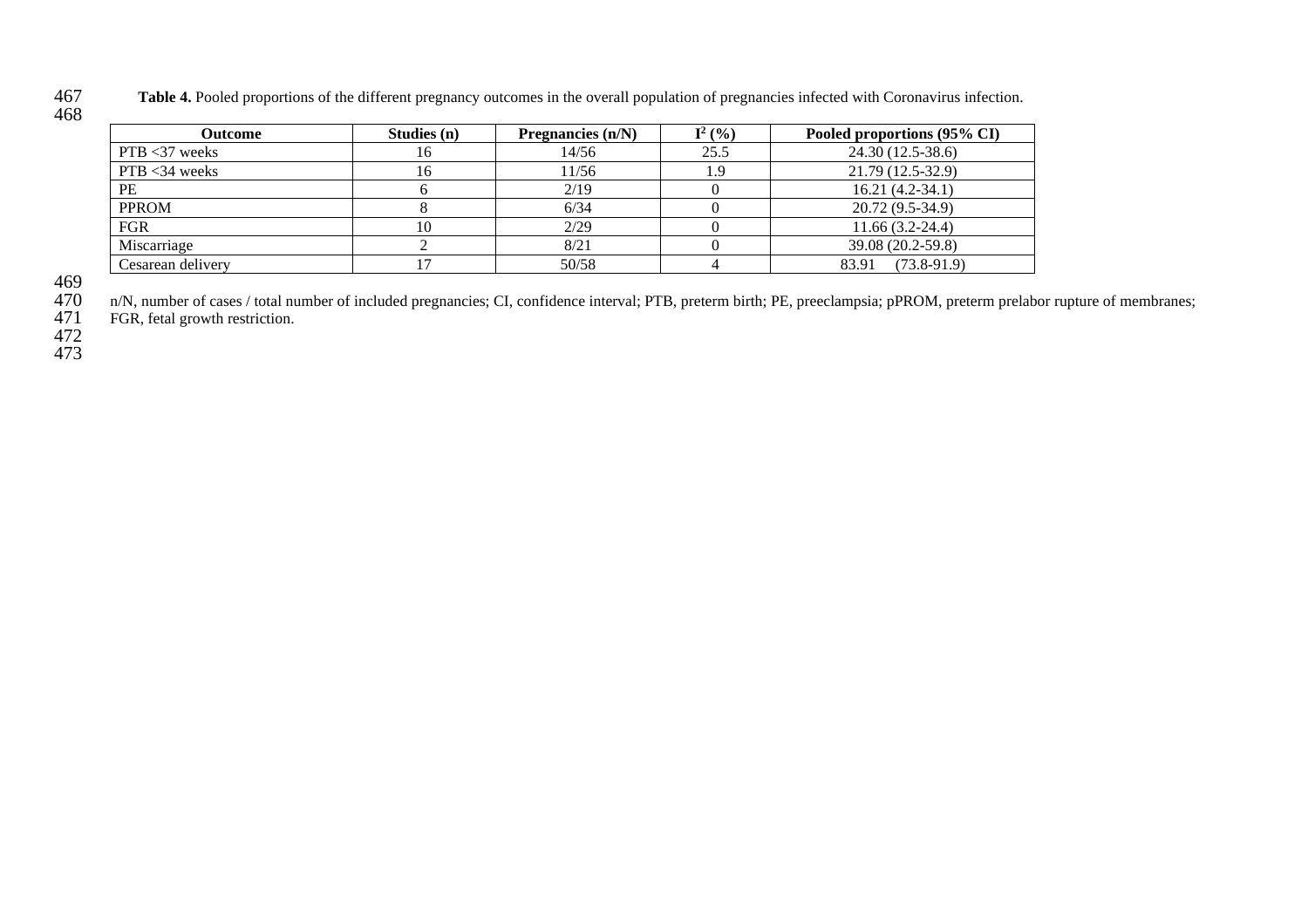Table 5. Pooled proportions of the different pregnancy outcomes explored in the present systematic review according to the type of viral infection. 475

| Sars-CoV          |                |                             |                                 |                       |                | Mers-CoV                    |                                 |                          |                | Sars-CoV-2                  |                                 |                       |  |
|-------------------|----------------|-----------------------------|---------------------------------|-----------------------|----------------|-----------------------------|---------------------------------|--------------------------|----------------|-----------------------------|---------------------------------|-----------------------|--|
| Outcome           | <b>Studies</b> | <b>Pregnancies</b><br>(n/N) | Pooled %<br>$(95\% \text{ CI})$ | $\mathbf{I}^2$<br>(%) | <b>Studies</b> | <b>Pregnancies</b><br>(n/N) | Pooled %<br>$(95\% \text{ CI})$ | $\mathbf{I}^2$<br>$(\%)$ | <b>Studies</b> | <b>Pregnancies</b><br>(n/N) | Pooled %<br>$(95\% \text{ CI})$ | $\mathbf{I}^2$<br>(%) |  |
| $PTB < 37$ weeks  |                | 1/15                        | 15.03<br>$(0.3-45.6)$           | 31.8                  | 6              | 0/11                        | $(0-28.9)$                      | $\theta$                 | 6              | 14/32                       | 41.11<br>$(25.6 - 57.6)$        | $\Omega$              |  |
| $PTB < 34$ weeks  |                | 4/15                        | 28.89<br>$(10.7 - 51.6)$        | $\Omega$              | 6              | 3/11                        | 32.11<br>$(10.0 - 59.8)$        | 9.5                      | 6              | 4/32                        | 15.03<br>$(3.9 - 31.7)$         | 22.6                  |  |
| Pre-eclampsia     | ◠<br>∠         | 0/2                         | $\Omega$<br>$(0-67.0)$          | $\Omega$              | $\mathcal{D}$  | 1/7                         | 19.10<br>$(1.1 - 51.3)$         | $\Omega$                 | 3              | 1/12                        | 13.55<br>$(1.2 - 36.0)$         | $\Omega$              |  |
| <b>PPROM</b>      | 2              | 1/2                         | 50.0<br>$(0.5-95.3)$            | 46                    | $\mathfrak{D}$ | 0/2                         | $(0-54.4)$                      | $\theta$                 |                | 5/31                        | 18.78<br>$(0.8 - 33.5)$         | $\Omega$              |  |
| <b>FGR</b>        |                | 2/15                        | 18.52<br>$(4.4 - 39.5)$         | $\Omega$              |                | 0/4                         | $(0-48.7)$                      | $\Omega$                 | 3              | 0/12                        | $(0-21.4)$                      | $\theta$              |  |
| Miscarriage       | $\bigcap$<br>∠ | 8/21                        | 39.08<br>$(20.2 - 59.8)$        | $\Omega$              |                |                             |                                 |                          |                |                             |                                 |                       |  |
| Cesarean delivery |                | 7/9                         | 72.23<br>$(44.1 - 93.1)$        | $\Omega$              | 6              | 5/8                         | 61.79<br>$(32.7 - 86.9)$        | $\Omega$                 | 6              | 38/41                       | 91.04<br>$(81.0 - 97.6)$        | $\theta$              |  |

476 477

n/N, number of cases / total number of included pregnancies; CI, confidence interval; PTB, preterm birth; pPROM, preterm premature rupture of membranes; FGR, fetal growth restriction.

480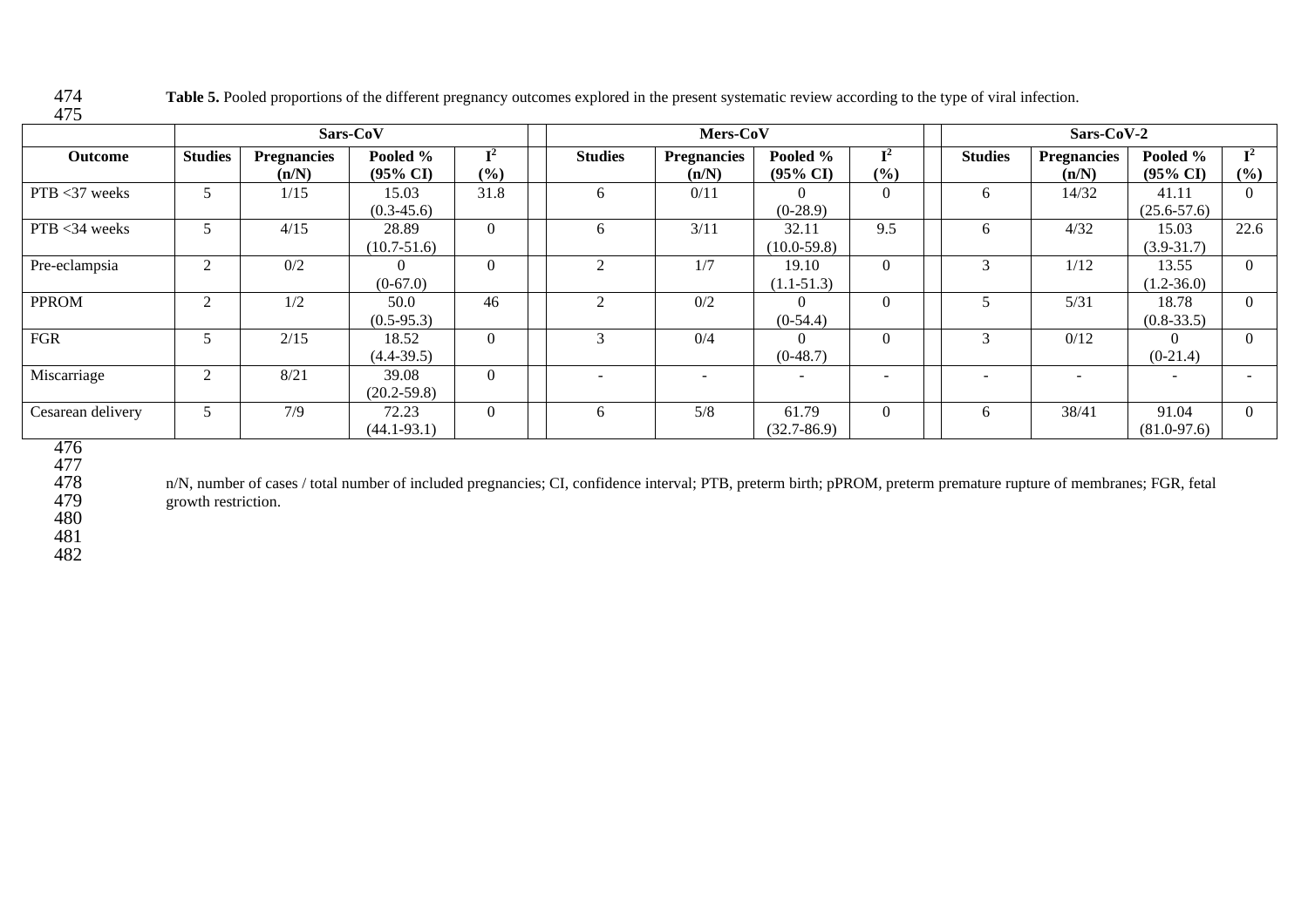Table 6. Pooled proportions of the different perinatal outcomes in the overall population of pregnancies infected with Coronavirus infection. 483<br>484

| <b>Outcome</b>        | Studies (n) | <b>Fetuses/Newborns (n/N)</b> | $I^2$ (%) | Pooled proportions (95% CI) |
|-----------------------|-------------|-------------------------------|-----------|-----------------------------|
| Fetal distress        |             | 15/44                         | 13.6      | 34.15 (20.3-49.5)           |
| Apgar score $<$ 7     |             | 1/48                          |           | $6.08(1.3-13.9)$            |
| Neonatal asphyxia     |             | 0/27                          |           | $0(0-15.7)$                 |
| Admission to NICU     |             | 3/12                          | 76.3      | 57.16 (3.6-99.8)            |
| Perinatal death       | ιb          | 5/60                          |           | $11.11(84.8-19.6)$          |
| Vertical transmission | ιb          | 0/60                          |           | $(0-10.7)$                  |

n/N, number of cases / total number of included pregnancies; CI, confidence interval; NICU, neonatal intensive care unit.

487

488

489

490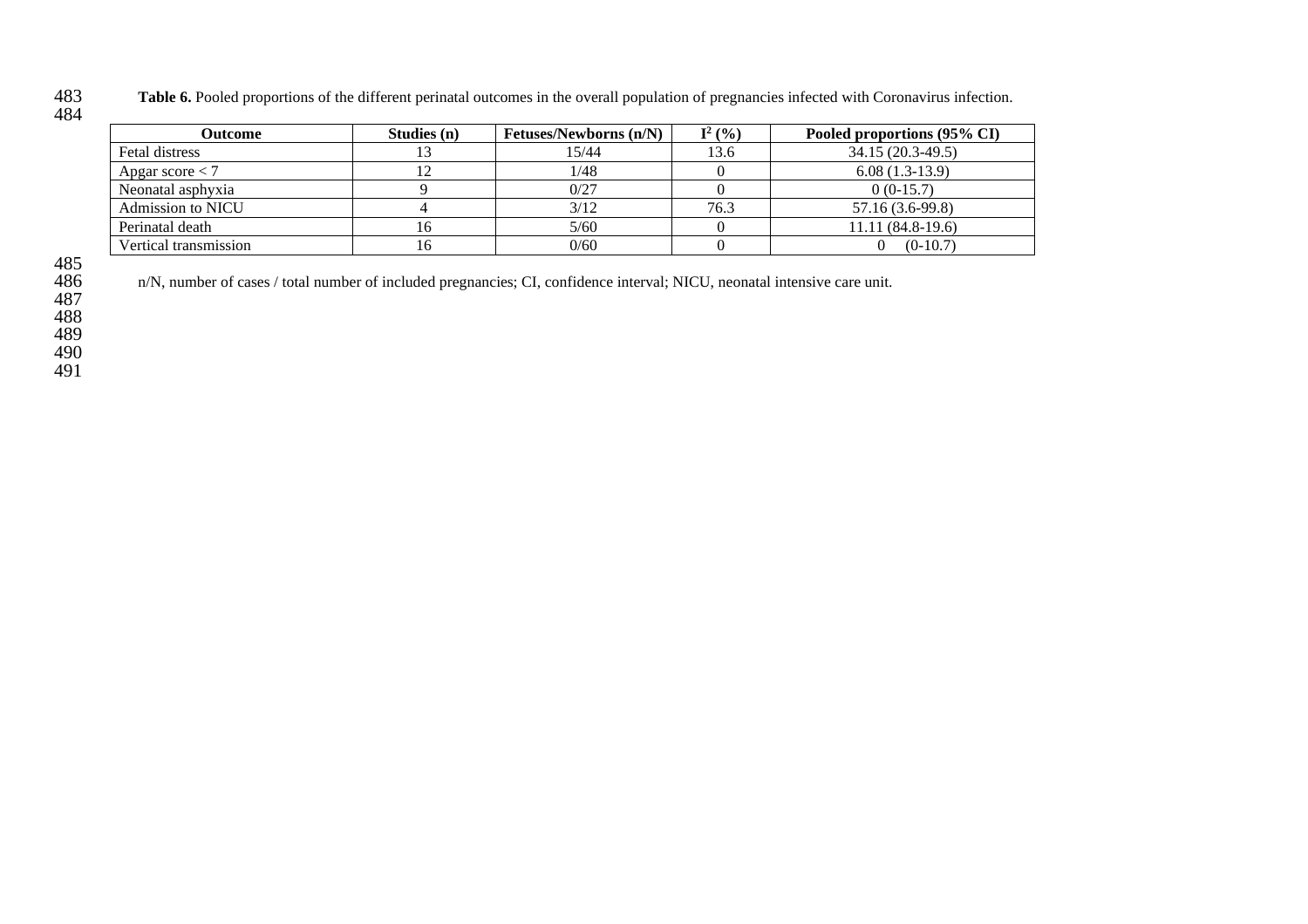| 493            |                 |                                                                                                                           |                     |                           |                | 43.                    |                              |                           |                |                         |                     |                |
|----------------|-----------------|---------------------------------------------------------------------------------------------------------------------------|---------------------|---------------------------|----------------|------------------------|------------------------------|---------------------------|----------------|-------------------------|---------------------|----------------|
|                |                 | Sars-CoV                                                                                                                  |                     |                           | Mers-CoV       |                        |                              |                           |                | Sars-CoV-2              |                     |                |
| Outcome        | <b>Studies</b>  | <b>Fetuses/Newborn</b>                                                                                                    | Pooled %            | $\overline{\mathbf{I}^2}$ | <b>Studies</b> | <b>Fetuses/Newborn</b> | Pooled %                     | $\overline{\mathbf{I}^2}$ | <b>Studies</b> | <b>Fetuses/Newborns</b> | Pooled %            | $\mathbf{I}^2$ |
|                |                 | s(n/N)                                                                                                                    | $(95\% \text{ CI})$ | (%)                       |                | s(n/N)                 | $(95\% \text{ CI})$          | (%)                       |                | (n/N)                   | $(95\% \text{ CI})$ | (%)            |
| Fetal distress | 5 <sup>5</sup>  | 3/9                                                                                                                       | 35.89               | $\overline{0}$            | $\overline{4}$ | 0/5                    | $\overline{0}$               | $\overline{0}$            | $\overline{4}$ | 12/30                   | 43.02               | 64.7           |
|                |                 |                                                                                                                           | $(12.0-64.4)$       |                           |                |                        | $(0-44.5)$                   |                           |                |                         | $(15.3 -$           |                |
|                |                 |                                                                                                                           |                     |                           |                |                        |                              |                           |                |                         | 73.4)               |                |
| Apgar score    | $\overline{4}$  | 0/4                                                                                                                       | $\overline{0}$      | $\overline{0}$            | $\mathfrak{Z}$ | 0/3                    | $\overline{0}$               | $\overline{0}$            | 5 <sup>5</sup> | 1/41                    | 4.53                | $\overline{0}$ |
| $< 7\,$        |                 |                                                                                                                           | $(0-60.2)$          |                           |                |                        | $(0-56.9)$                   |                           |                |                         | $(0.4-12.6)$        |                |
| Neonatal       | $\overline{4}$  | 0/4                                                                                                                       | $\Omega$            | $\overline{0}$            | $\overline{2}$ | $0/2$                  | $\overline{0}$               | $\overline{0}$            | $\mathfrak{Z}$ | 0/21                    | $\overline{0}$      | $\overline{0}$ |
| asphyxia       |                 |                                                                                                                           | $(0-60.2)$          |                           |                |                        | $(0-67.0)$                   |                           |                |                         | $(0-13.5)$          |                |
| Admission      | $\blacksquare$  | $\blacksquare$                                                                                                            |                     | $\overline{\phantom{a}}$  | $\overline{2}$ | $0/2$                  | $\overline{0}$<br>$(0-67.0)$ | $\overline{0}$            | $\overline{2}$ | $1/10$                  | 8.71                | 81.3           |
| to NICU        |                 |                                                                                                                           |                     |                           |                |                        |                              |                           |                |                         | $(0.01 -$<br>31.4)  |                |
| Perinatal      | $5\overline{)}$ | 0/9                                                                                                                       | $\overline{0}$      | $\overline{0}$            | 6              | $3/10$                 | 33.15                        | $\overline{0}$            | 5              | 2/41                    | 7.00                | $\overline{0}$ |
| death          |                 |                                                                                                                           | $(0-31.4)$          |                           |                |                        | $(11.2 -$                    |                           |                |                         | $(1.4 - 16.3)$      |                |
|                |                 |                                                                                                                           |                     |                           |                |                        | 59.9                         |                           |                |                         |                     |                |
| Vertical       | 6               | 0/14                                                                                                                      | $\overline{0}$      | $\overline{0}$            | $\overline{4}$ | 0/4                    | $\overline{0}$               | $\boldsymbol{0}$          | 6              | 0/42                    | $\boldsymbol{0}$    | $\overline{0}$ |
| transmission   |                 |                                                                                                                           | $(0-24-0)$          |                           |                |                        | $(0-60.2)$                   |                           |                |                         | $(0-9.6)$           |                |
| 494            |                 |                                                                                                                           |                     |                           |                |                        |                              |                           |                |                         |                     |                |
| 495            |                 |                                                                                                                           |                     |                           |                |                        |                              |                           |                |                         |                     |                |
| 496            |                 | n/N, number of cases / total number of included pregnancies; CI, confidence interval; NICU, neonatal intensive care unit. |                     |                           |                |                        |                              |                           |                |                         |                     |                |
| 497            |                 |                                                                                                                           |                     |                           |                |                        |                              |                           |                |                         |                     |                |
|                |                 |                                                                                                                           |                     |                           |                |                        |                              |                           |                |                         |                     |                |
| 498            |                 |                                                                                                                           |                     |                           |                |                        |                              |                           |                |                         |                     |                |
|                |                 |                                                                                                                           |                     |                           |                |                        |                              |                           |                |                         |                     |                |
| 499            |                 |                                                                                                                           |                     |                           |                |                        |                              |                           |                |                         |                     |                |
|                |                 |                                                                                                                           |                     |                           |                |                        |                              |                           |                |                         |                     |                |
|                |                 |                                                                                                                           |                     |                           |                |                        |                              |                           |                |                         |                     |                |
| 500            |                 |                                                                                                                           |                     |                           |                |                        |                              |                           |                |                         |                     |                |
|                |                 |                                                                                                                           |                     |                           |                |                        |                              |                           |                |                         |                     |                |
|                |                 |                                                                                                                           |                     |                           |                |                        |                              |                           |                |                         |                     |                |
| 501            |                 |                                                                                                                           |                     |                           |                |                        |                              |                           |                |                         |                     |                |
|                |                 |                                                                                                                           |                     |                           |                |                        |                              |                           |                |                         |                     |                |
|                |                 |                                                                                                                           |                     |                           |                |                        |                              |                           |                |                         |                     |                |
| 502            |                 |                                                                                                                           |                     |                           |                |                        |                              |                           |                |                         |                     |                |

492 Table 7. Pooled proportions of the different perinatal outcomes explored in the present systematic review according to the type of viral infection.